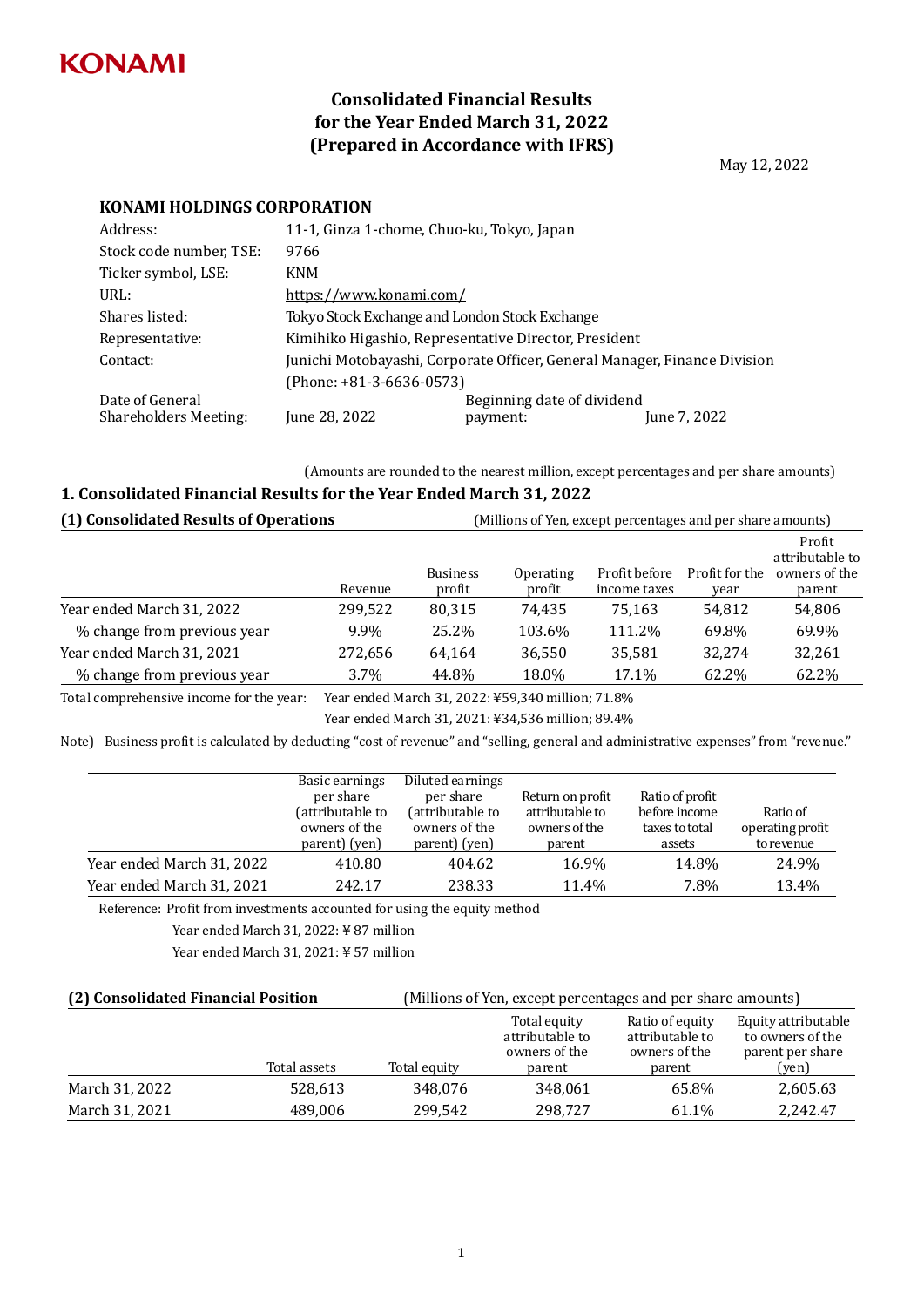#### **(3) Consolidated Cash Flows** (Millions of Yen)

|                           | Net cash provided by (used in) | Cash and                |                         |                                        |
|---------------------------|--------------------------------|-------------------------|-------------------------|----------------------------------------|
|                           | <b>Operating</b><br>activities | Investing<br>activities | Financing<br>activities | cash equivalents at the<br>end of year |
| Year ended March 31, 2022 | 96,542                         | (22,993)                | (27, 913)               | 250,711                                |
| Year ended March 31, 2021 | 69.770                         | (22, 412)               | 22.426                  | 202,430                                |

#### **2. Cash Dividends**

|                                          |                          |                          |                         | Cash dividends per share (yen) |        |                                     |                                | Cash dividend                                                                   |
|------------------------------------------|--------------------------|--------------------------|-------------------------|--------------------------------|--------|-------------------------------------|--------------------------------|---------------------------------------------------------------------------------|
| Record Date                              | First<br>quarter<br>end  | Second<br>quarter<br>end | Third<br>quarter<br>end | Year end                       | Annual | Total cash<br>dividends<br>(annual) | Payout ratio<br>(consolidated) | rate for equity<br>attributable to<br>owners of the<br>parent<br>(consolidated) |
| Year ended March 31.<br>2021             |                          | 22.50                    | -                       | 50.50                          | 73.00  | ¥9,725 million                      | 30.1%                          | 3.4%                                                                            |
| Year ended March 31.<br>2022             | -                        | 36.50                    | -                       | 87.00                          | 123.50 | $416,497$ million                   | 30.1%                          | 5.1%                                                                            |
| Year ending March 31,<br>2023 (Forecast) | $\overline{\phantom{0}}$ | 62.00                    | -                       | 62.00                          | 124.00 |                                     | 30.1%                          |                                                                                 |

# **3. Consolidated Earnings Forecast for the Year Ending March 31, 2023**

|                             |         |                 |           |               | (Millions of Yen, except percentages and per share amounts) |                               |
|-----------------------------|---------|-----------------|-----------|---------------|-------------------------------------------------------------|-------------------------------|
|                             |         |                 |           |               |                                                             | Basic earnings<br>per share   |
|                             |         |                 |           |               | Profit<br>attributable to                                   | (attributable<br>to owners of |
|                             |         | <b>Business</b> | Operating | Profit before | owners of the                                               | the parent)                   |
|                             | Revenue | profit          | profit    | income taxes  | parent                                                      | (yen)                         |
| Year ending March 31, 2023  | 320,000 | 81.000          | 76.500    | 76.500        | 55,000                                                      | 411.74                        |
| % change from previous year | 6.8%    | $0.9\%$         | 2.8%      | 1.8%          | $0.4\%$                                                     |                               |

## **Noted Items**

# **(1) Changes in significant consolidated subsidiaries during the period (status changes of subsidiaries due to changes in the scope of consolidation):** None

#### **(2) Changes in accounting policies and accounting estimate**

- 1. Changes in accounting policies required by IFRS: No
- 2. Other changes: No
- 3. Changes in accounting estimate: No

# **(3) Number of shares issued (Share capital)**

1. Number of shares issued: (Treasury shares included)

| As of March 31, 2022                     | 143,500,000 shares |  |
|------------------------------------------|--------------------|--|
| As of March 31, 2021                     | 143,500,000 shares |  |
| 2. Number of treasury shares:            |                    |  |
| As of March 31, 2022                     | 9,919,591 shares   |  |
| As of March 31, 2021                     | 10,286,773 shares  |  |
| 3. Average number of shares outstanding: |                    |  |
| Year ended March 31, 2022                | 133,410,926 shares |  |
| Year ended March 31, 2021                | 133,214,149 shares |  |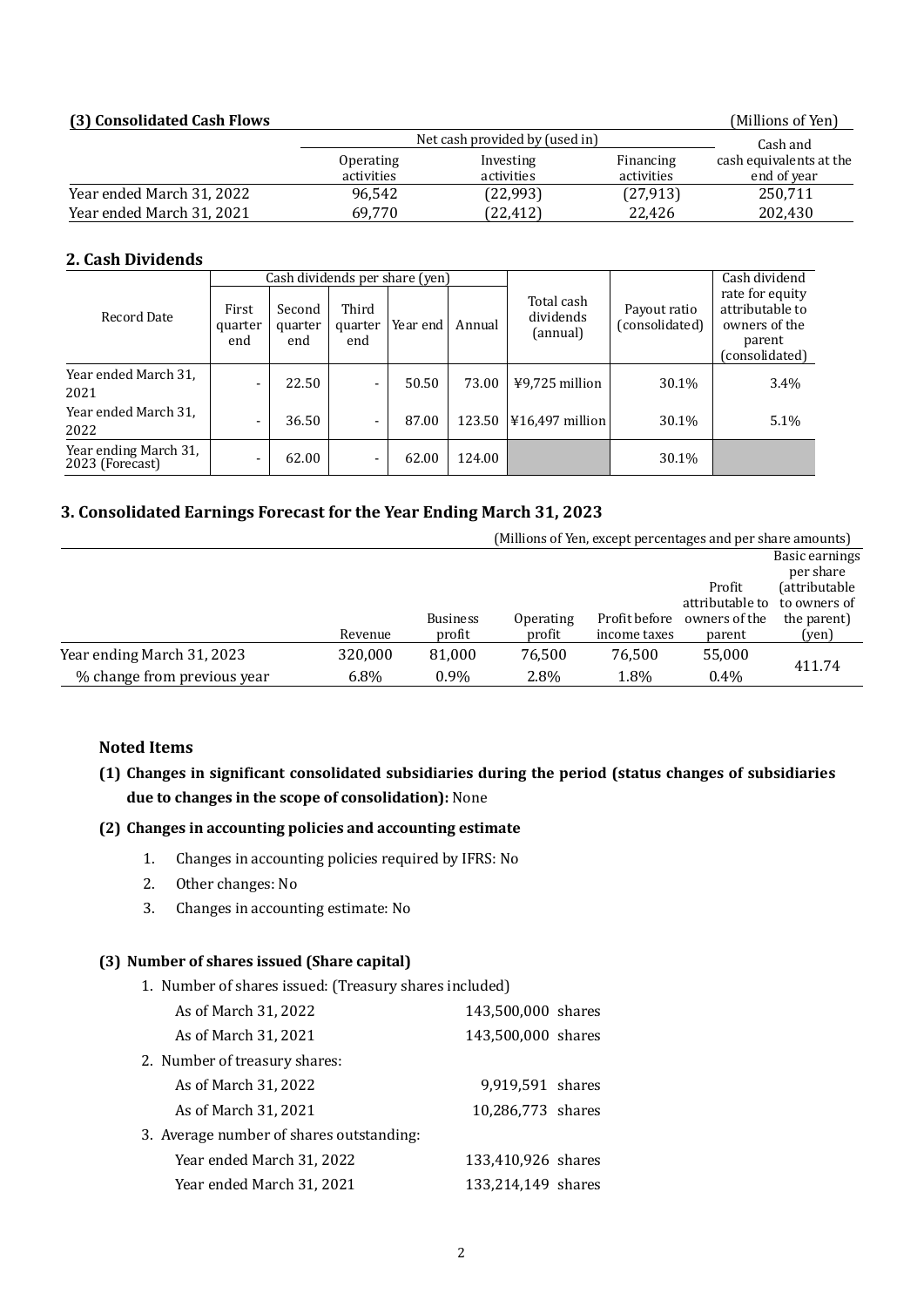#### **(Reference) Summary of Non-consolidated Financial Results**

#### **Results for the Year Ended March 31, 2022**

| (1) Non-consolidated Results of Operation |                                     | (Millions of Yen, except percentages and per share amounts) |                 |                                       |  |
|-------------------------------------------|-------------------------------------|-------------------------------------------------------------|-----------------|---------------------------------------|--|
|                                           | Operating revenues                  | Operating income                                            | Ordinary income | Net income                            |  |
| Year ended March 31, 2022                 | 19,686                              | 16,066                                                      | 16,649          | 16,421                                |  |
| % change from previous year               | $(62.5)\%$                          | $(67.8)\%$                                                  | $(66.8)\%$      | 18.1%                                 |  |
| Year ended March 31, 2021                 | 52,495                              | 49,862                                                      | 50,153          | 13,909                                |  |
| % change from previous year               | 35.5%                               | 39.5%                                                       | 39.4%           | $(60.6)\%$                            |  |
|                                           |                                     |                                                             |                 |                                       |  |
|                                           | Basic net income<br>per share (yen) | Diluted net income<br>per share (yen)                       |                 |                                       |  |
| Year ended March 31, 2022                 | 123.09                              | 121.13                                                      |                 |                                       |  |
| Year ended March 31, 2021                 | 104.41                              | 102.60                                                      |                 |                                       |  |
| (2) Non-consolidated Financial Position   |                                     |                                                             |                 | (Millions of Yen, except percentages) |  |
|                                           | Total assets                        | Total net assets                                            | Equity ratio    | Net assets<br>per share (yen)         |  |
| March 31, 2022                            | 336,617                             | 255,098                                                     | 75.8%           | 1,909.70                              |  |
| March 31, 2021                            | 329,278                             | 248,728                                                     | 75.5%           | 1,867.14                              |  |

Reference: Total Stockholders' equity

Year ended March 31, 2022: ¥255,098 million

Year ended March 31, 2021: ¥248,728 million

# *Earnings release (Kessan Tanshin) regarding these consolidated financial results is not subject to auditing procedures.*

#### *Cautionary statement with respect to forward-looking statements and other matters:*

Statements made in this document with respect to our current plans, estimates, strategies and beliefs, including the above forecasts, are forward-looking statements about our future performance. These statements are based on management's assumptions and beliefs in light of information currently available to it and, therefore, you should not place undue reliance on them. A number of important factors could cause actual results to be materially different from and worse than those discussed in forward-looking statements. Such factors include, but are not limited to: (i) changes in economic conditions affecting our operations; (ii) fluctuations in currency exchange rates, particularly with respect to the value of the Japanese yen, the U.S. dollar and the Euro; (iii) our ability to continue to win acceptance of our products, which are offered in highly competitive markets characterized by the continuous introduction of new products, rapid developments in technology and subjective and changing consumer preferences; (iv) the timing of the release of new game titles and products, especially game titles and products that are part of historically popular series; (y) our ability to successfully expand internationally with a focus on our Digital Entertainment, Amusement, and Gaming & Systems businesses; (vi) our ability to successfully expand the scope of our business and broaden our customer base through our Sports business; (vii) regulatory developments and changes and our ability to respond and adapt to those changes; (viii) our expectations with regard to further acquisitions and the integration of any companies we may acquire; and (ix) the outcome of existing contingencies.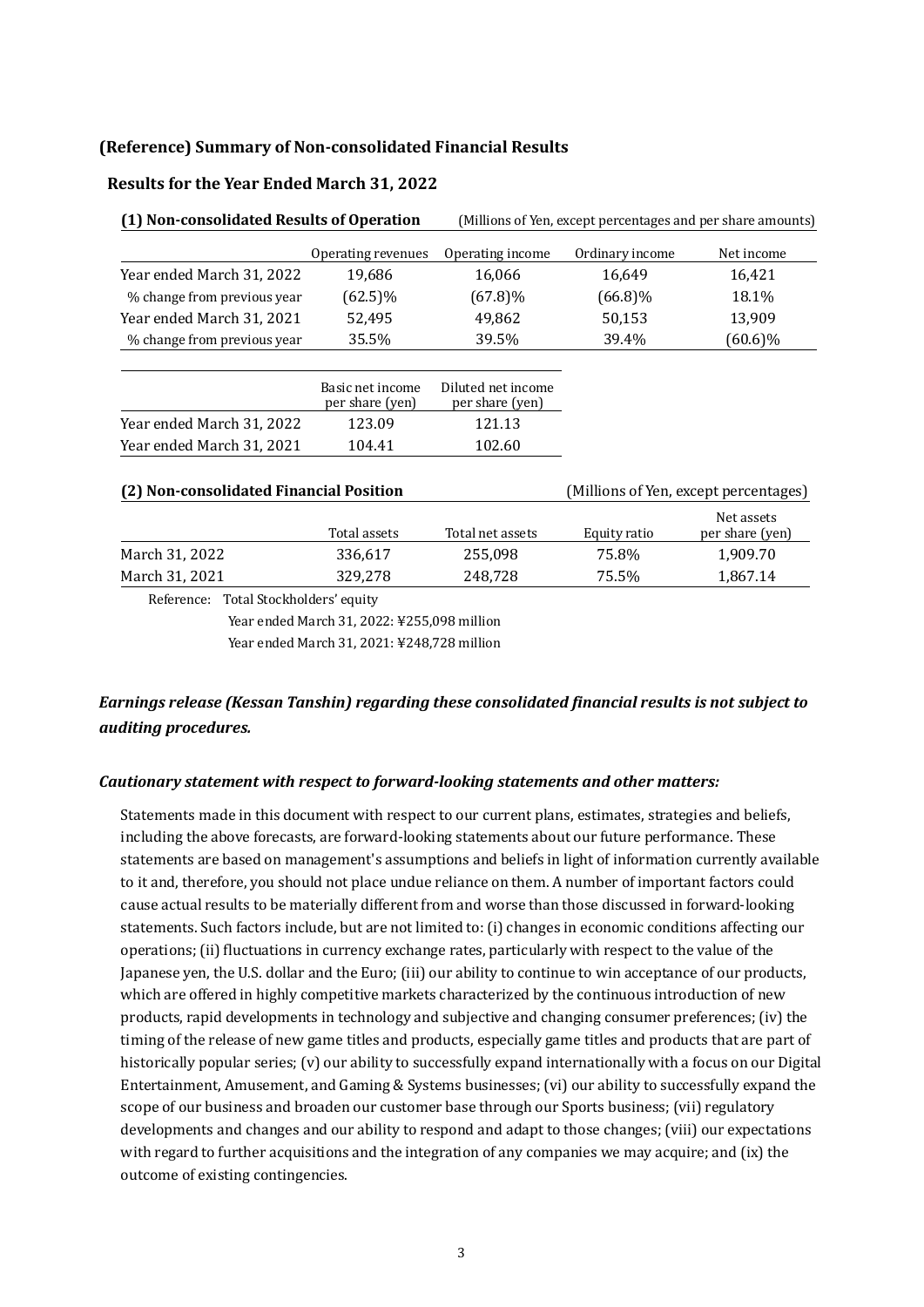Please refer to page from 10 to 12 for further information regarding our business forecasts.

KONAMI HOLDINGS CORPORATION (the "Company") disclosed the supplemental data for the consolidated financial statements via the Company's website on May 12, 2022.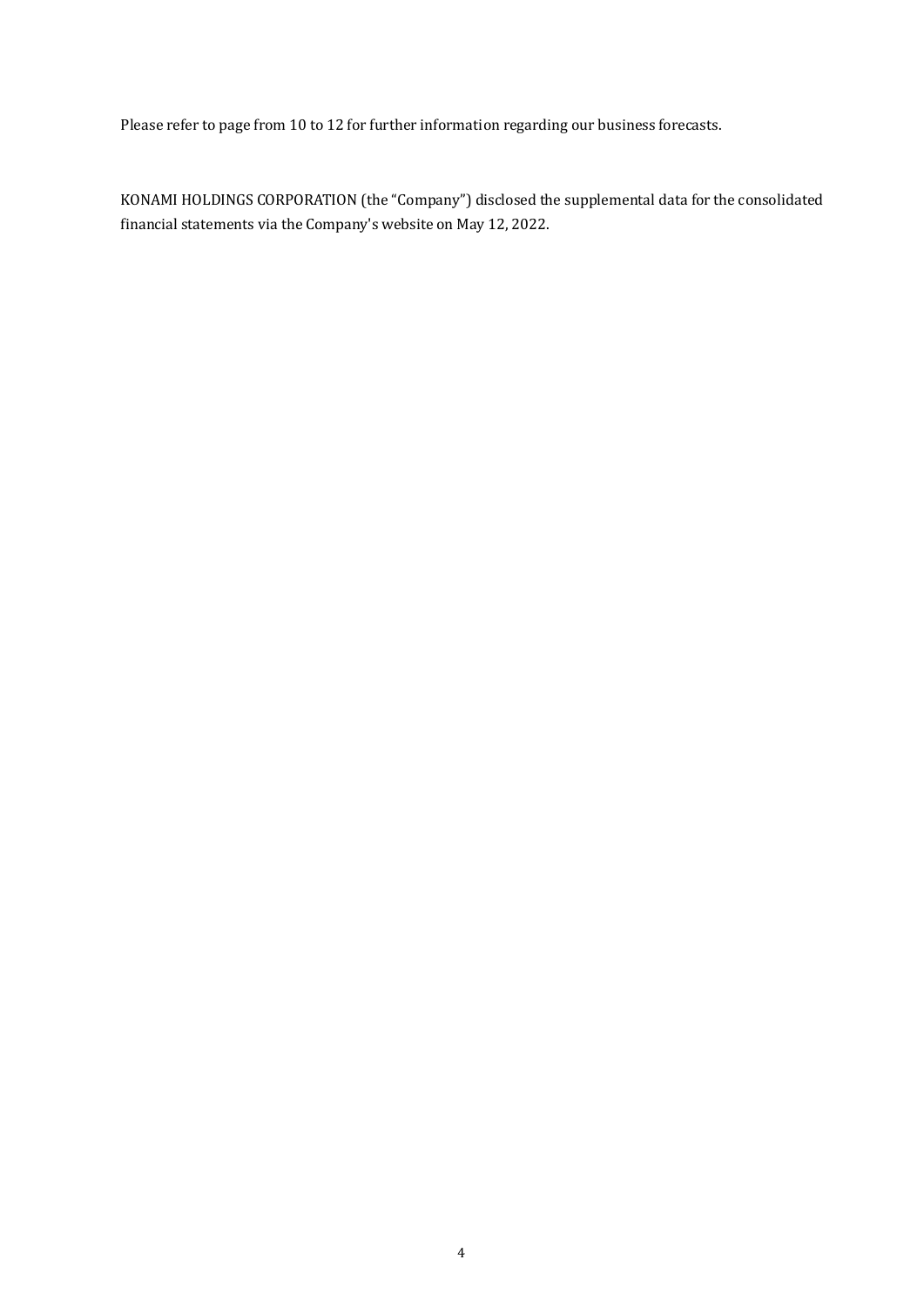# **1. Business Performance**

# **(1) Overview of Business Performance**

# **(i) Business Performance**

For the fiscal year ended March 31, 2022, the situation remains uncertain due to issues such as the tense state of affairs in Ukraine and the spread of COVID-19 variants. On the other hand, vaccination efforts have progressed, and we are beginning to see signs of recovery such as the gradual restarting of socioeconomic activities.

Amidst circumstances under a rapidly changing market environment, in terms of the business results for the fiscal year ended March 31, 2022, in addition to solid performance in the Digital Entertainment business throughout the fiscal year, performance of Amusement business, Gaming & System business and Sports business has recovered, resulting in increase of revenue and profit among all business segments. This led to an increase in total revenue and all profit categories, i.e., business profit, operating profit, profit before income taxes and profit attributable to owners of the parent for the fiscal year ended March 31,2022, have reached a record high.

In terms of the consolidated results for the fiscal year ended March 31, 2022, total revenue amounted to ¥299,522 million (a year-on-year increase of 9.9%), business profit was ¥80,315 million (a year-on-year increase of 25.2%), operating profit was ¥74,435 million (a year-on-year increase of 103.6%), profit before income taxes was ¥75,163 million (a year-on-year increase of 111.2%), and profit attributable to owners of the parent was ¥54,806 million (a year-on-year increase of 69.9%).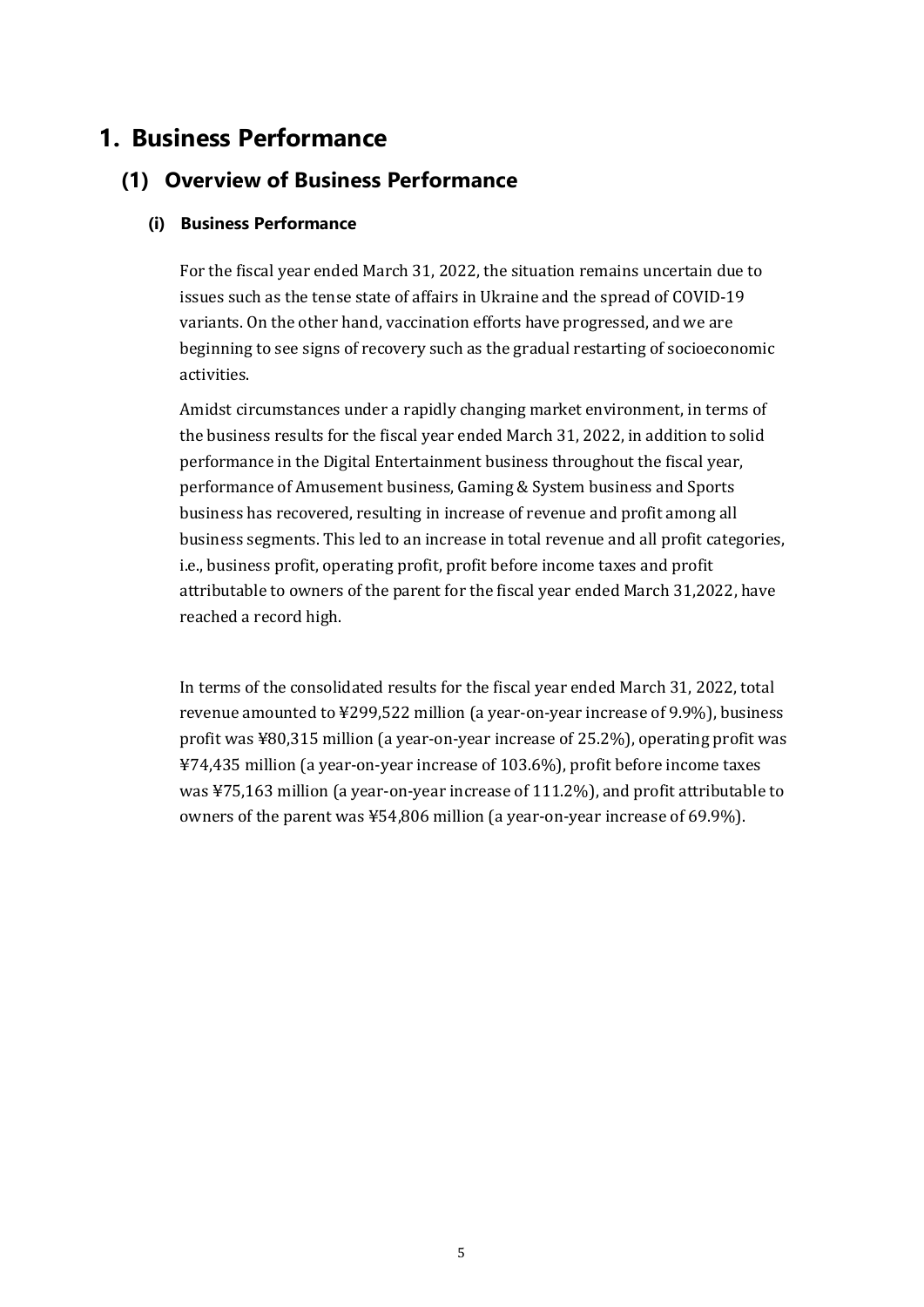#### **(ii) Performance by Business Segment**

|                           |                              | Millions of Yen, except percentages |          |
|---------------------------|------------------------------|-------------------------------------|----------|
|                           | Year ended<br>March 31, 2021 | Year ended<br>March 31, 2022        | % change |
| <b>Total revenue:</b>     |                              |                                     |          |
| Digital Entertainment     | ¥204,185                     | ¥215,010                            | 5.3      |
| Amusement                 | 17,636                       | 19,510                              | 10.6     |
| Gaming & Systems          | 16,643                       | 25,630                              | 54.0     |
| Sports                    | 36,409                       | 41,957                              | 15.2     |
| Intersegment eliminations | (2,217)                      | (2,585)                             |          |
| Total revenue             | ¥272,656                     | ¥299,522                            | 9.9      |
|                           |                              |                                     |          |

Summary of total revenue by business segment:

## **Digital Entertainment**

In the entertainment market, future development of game content is expected through the functional enhancement of various devices, including mobile devices and video game consoles, and the rollout of next generation communication systems. In conjunction with the changing times, the preference for enriching daily life through full and abundant experiences in personal spending has been strengthened. Furthermore, new experiences through game content are being offered in various ways, including eSports, which is regarded as a form of sports competition and is becoming well-known to a wide range of users and attracting more and more fans.

Amidst these circumstances, as a new initiative for our business, we began global distribution of *Yu-Gi-Oh! MASTER DUEL* which allows our customers to enjoy playing *Yu-Gi-Oh! TRADING CARD GAME* as digital content anytime, anywhere. The title has been downloaded over 20 million times, and a wide range of users is enjoying it. Furthermore, the downloads have reached over 30 million times as of April 2022. We began selling Non-Fungible Tokens (NFTs) in an effort to preserve content that has been loved by our customers as an art.

As ongoing initiatives, each of our mobile titles— *eFootball Winning Eleven 2021* (Known overseas as *eFootball PES 2021*), *Yu-Gi-Oh! DUEL LINKS*, which celebrated the fifth anniversary of its global launch, and *PROFESSIONAL BASEBALL SPIRITS A (Ace)*, which announced a collaboration with legend Ichiro Suzuki, who played in the major leagues in Japan and America—has continued to be well received by our customers around the world. In the card game space, we continued the global expansion of *Yu-Gi-Oh! TRADING CARD GAME*, and even amidst the COVID-19 pandemic, it received strong support, both in Japan and overseas. In addition, we have endeavored to revitalize our content through measures such as holding major Duel tournaments and selling commemorative packs to mark the 25th anniversary of the original work. Alongside these initiatives, for *Yu-Gi-Oh! RUSH DUEL*, as a first step to enjoy the *Yu-Gi-Oh!* contents, we have been increasing brand awareness primarily to younger customers. In the computer and video games space, many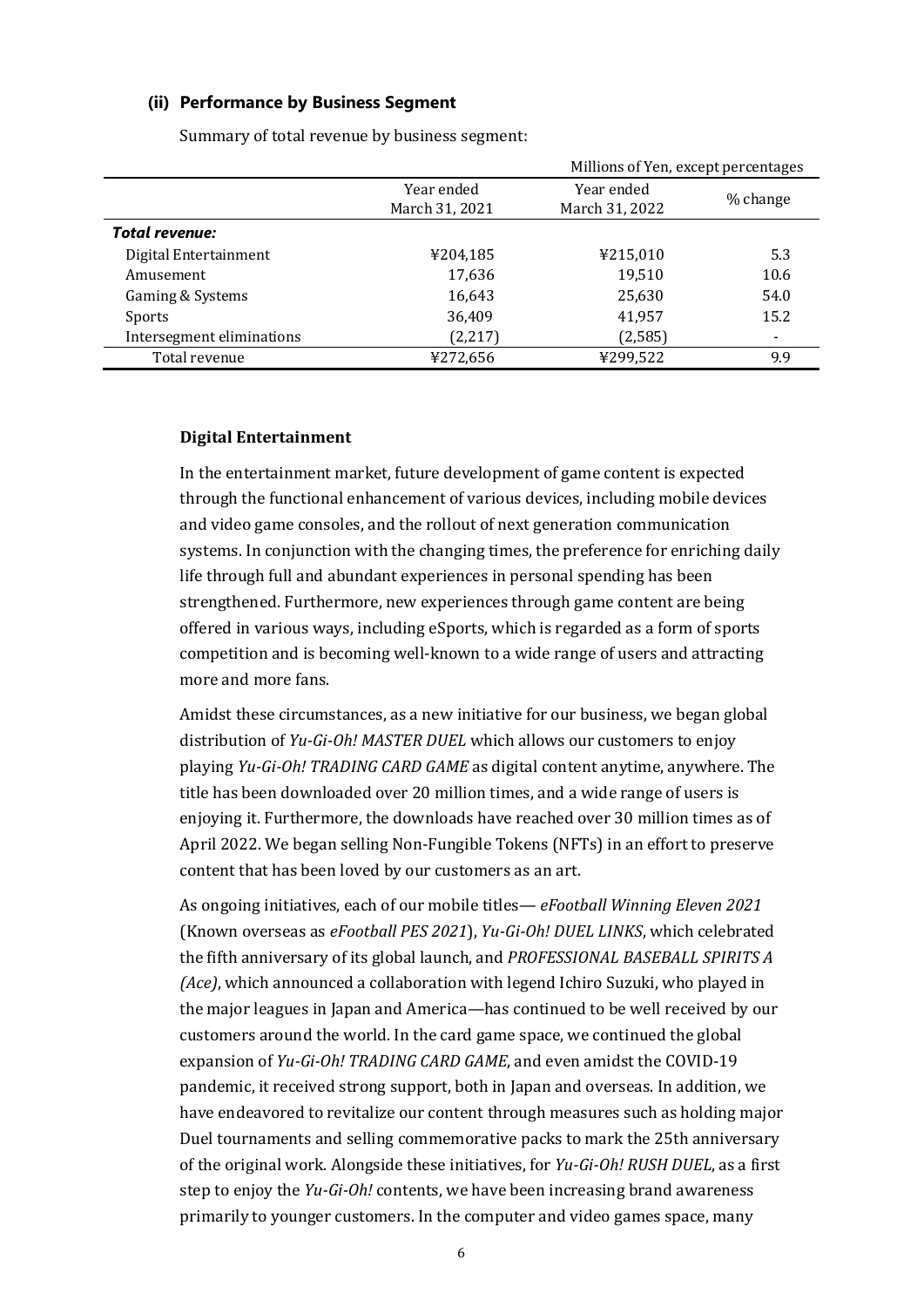customers have been enjoying *Momotaro Dentetsu: Showa, Heisei, Reiwa mo teiban*, which has sold over 3.5 million units, as one of our classic titles.

In the eSports space, we held the finals for the *eBASEBALL PROFESSIONAL BASEBALL SPIRITS 2021 Grand slam* tournament at "TOKYO eSPORTS FESTA 2022," and delivered fierce competition. In addition, for the 2021 season of the "eBASEBALL Prospi A (Ace) League," pro baseball eSports league, we held the eNippon Series to crown the best player in Japan for the first time. Furthermore, for *PROFESSIONAL BASEBALL SPIRITS A (Ace)*, we assembled a record number of participants for the 2021 season of "Prospi A (Ace) Championship" to determine the mightiest player, and the finals drew a massive amount of attention. We are also holding "PROFESSIONAL BASEBALL Virtual Opening Game 2022" using the latest edition of *eBASEBALL PAWAFURU PUROYAKYU 2022* to generate excitement for the start of the pro baseball season. We will continue to work towards further developing and building the appeal of eSports through these tournaments and various events.

In terms of financial performance, total revenue for the fiscal year ended March 31, 2022 in this segment amounted to ¥215,010 million (a year-on-year increase of 5.3%) and business profit for the fiscal year ended March 31, 2022 amounted to ¥76,424 million (a year-on-year increase of 4.1%).

#### **Amusement**

In the amusement market, the global spread of COVID-19 has continued to affect sales of devices, in addition to having an impact on e-amusement participation (revenue share business).

Amidst this situation, in our business of games targeted at amusement facilities, *DANCE aROUND*, the latest dance game in the *Bemani* series, and *QuizKnock STADIUM*, our latest quiz game, began operations. In the medal game space, *GRANDCROSS GOLD*, the latest game in the major medal pusher game series *GRANDCROSS,* which allows players to enjoy the feeling of being physically present that can only be experienced in amusement facilities, as well as *ColorCoLotta: Frozen Island*, the latest game in the *ColorCoLotta* series, which has shifted the stage for adventure from the everlasting summer sea to an icy island and added new play elements, began operations. "KONAMI AMUSEMENT GAME STATION," which allows users to enjoy playing arcade games on PCs and smartphones at any time, continued its steady growth as well. Furthermore, we held "The 10th KONAMI Arcade Championship," the official Konami eSports competition, to determine the top arcade game players, which was pushed back from July 2021 due to the spread of COVID-19, taking all possible measures to prevent infections. The fierce battles across 13 titles were broadcast live, and the event was a great success. *PACHINKO SENGOKU COLLECTION BLACK*, the model with new specifications for *PACHINKO SENGOKU COLLECTION*, and *High School D x D2* also began operations.

7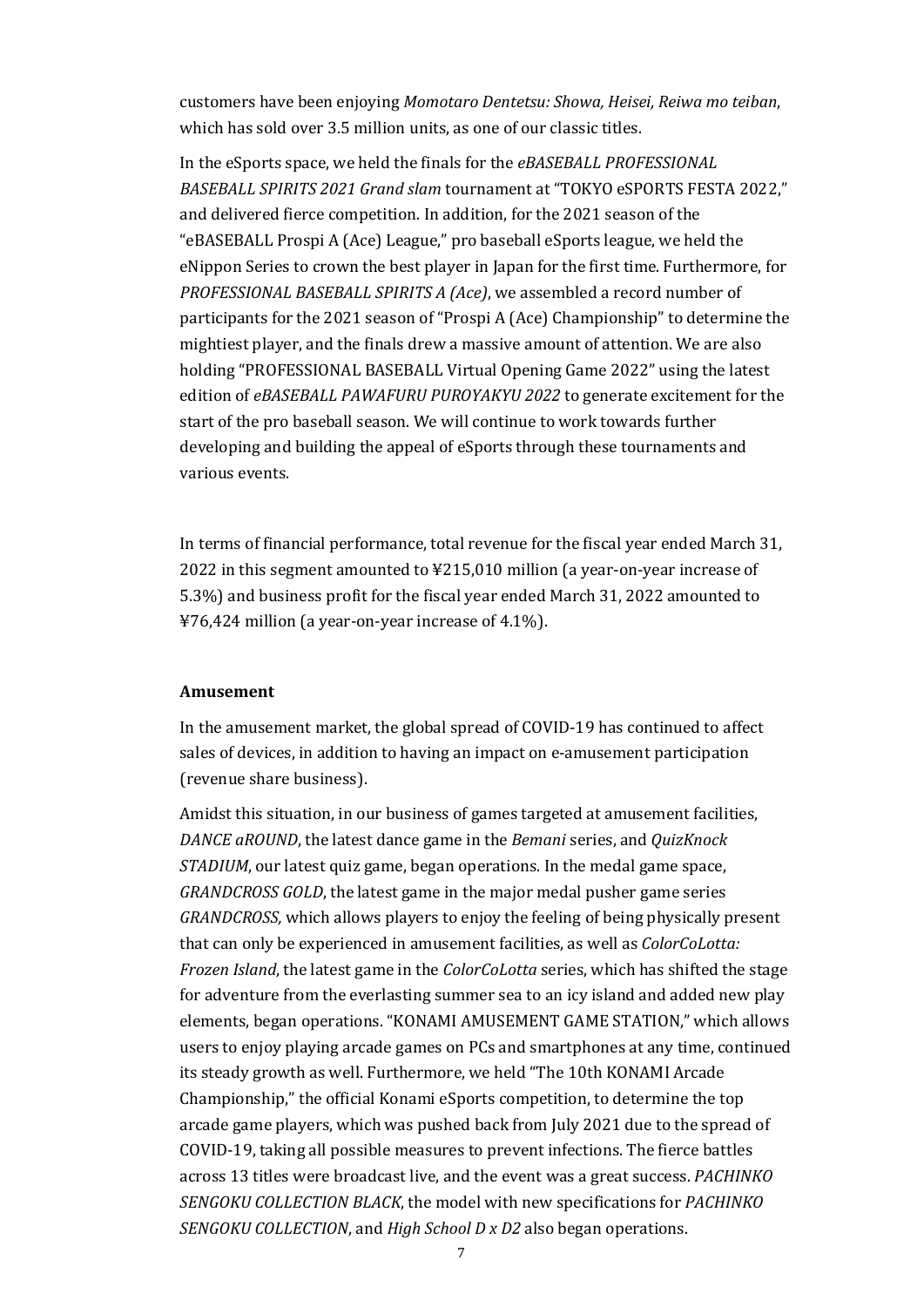In terms of financial performance, total revenue for the fiscal year ended March 31, 2022 in this segment amounted to ¥19,510 million (a year-on-year increase of 10.6%) and business profit for the fiscal year ended March 31, 2022 amounted to ¥3,492 million (a year-on-year increase of 44.7%).

#### **Gaming & Systems**

In the gaming market, entrance restriction on casino facilities was relaxed in North America and Australia, and the situation is revitalizing the markets returning to its pre-COVID-19 level. The other markets are gradually recovering although certain restrictions remain.

Amidst these circumstances, we recognized revenue for the sale of slot machines including our core upright cabinet, the *DIMENSION 27T*<sup>M</sup> and the *DIMENSION 49*TM. In addition, the *DIMENSION 49J*TM, which is dedicated to participation (revenue share business), was selected for Best Slot Product, a prestigious award in the 20th Annual Global Gaming Business (GGB) Gaming & Technology Awards. In game content, *Fortune Mint,* a new content on our core cabinets, continued to maintain high performance in the North American market, resulting in increased sales of slot machines. As for titles are dedicated to participation, the new *Lucky Envelope* series has received favorable reviews and the *All Aboard* series has continued to perform well. Moreover, the installation of historical horse rating machines based on historical live horse racing outcomes is proceeding. In the casino management system, the installments of *SYNKROS*® casino management system to casino facilities continues to progress. *Money Klip*TM, which was provided to Resorts World Las Vegas, a major IR facility that opened last year, received a great deal of attention as the first case of a cashless system being introduced in Las Vegas.

In terms of financial performance, total revenue for the fiscal year ended March 31, 2022 in this segment amounted to ¥25,630 million (a year-on-year increase of 54.0%) and business profit for the fiscal year ended March 31, 2022 amounted to ¥3,495 million (business loss for the fiscal year ended March 31, 2021 amounted to ¥2,077 million).

#### **Sports**

In the sports market, due to the promotion of staying at home and working from home as a result of COVID-19, the importance of being healthy was reaffirmed for many people and the need for sports and exercise is growing.

Amidst these circumstances, with regard to our operation of sports clubs, we began offering "Keep-Your-Body-Warm Fitness" and "Gut Health Fitness" for "Karada Ikiiki Project" as a new proposal for healthy habits, with the aim of improving the original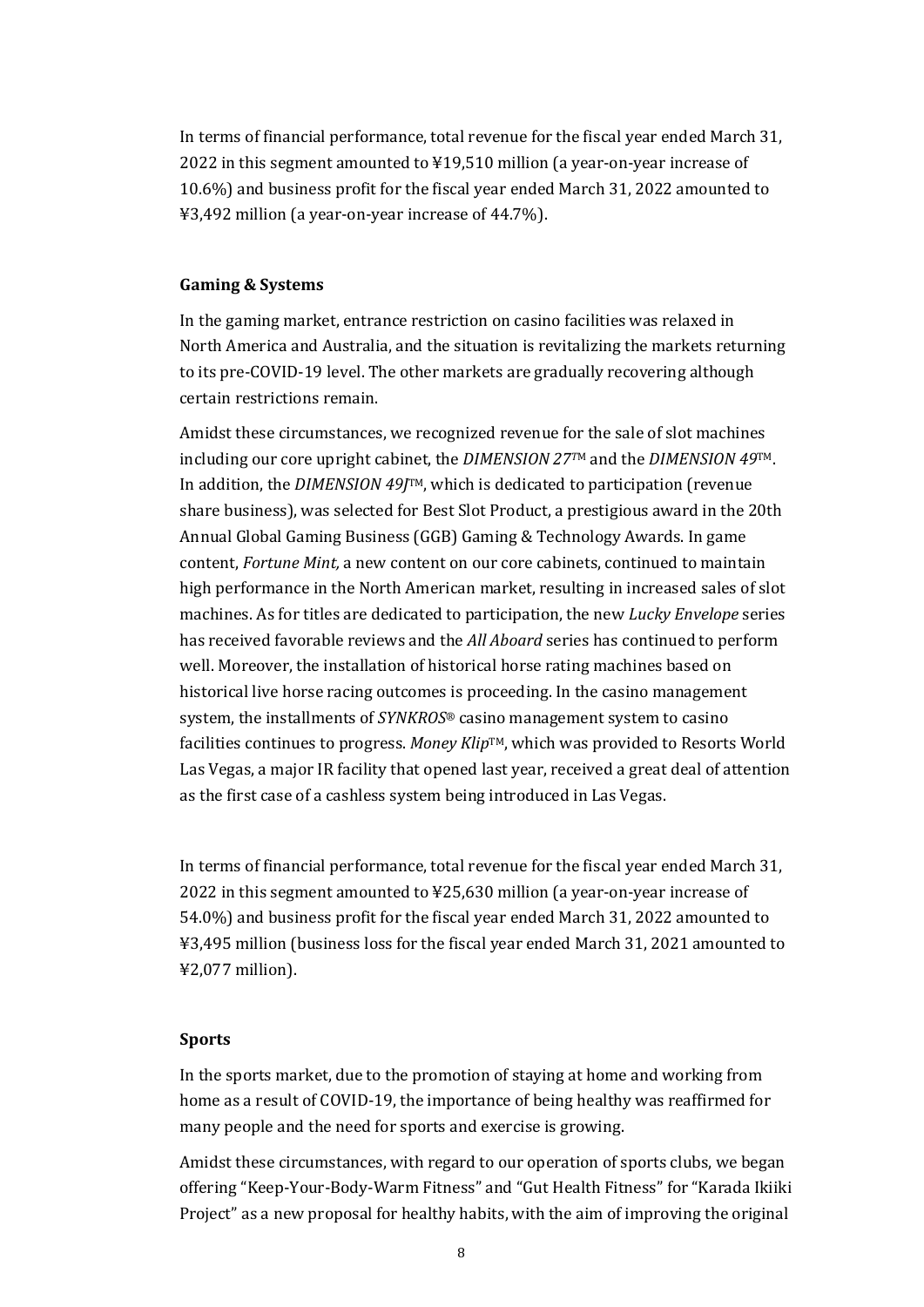functions of people's bodies, and maintaining and promoting their health. In addition to promoting the expansion of services for "Konami Sports Online Fitness" which allows people to participate from anywhere, including their homes, we opened a facility as a new type of business called "Pilates Mirror Futako Tamagawa," (Setagaya-ku, Tokyo) women-only Pilates studios for small groups with ceiling-mounted mirrors.

With regard to the operation of outsourced facilities, a form of business that expands our network without ownership of assets, we leveraged our previously developed operational and leadership expertise, as well as our accomplishments, to promote our businesses, and began contracted operations of sports facilities in new areas such as Toyonaka City, Osaka, Chuo-ku, Tokyo and Yoshinogari Town, Saga.

As part of a demonstration project for the "Future Classroom" program, which is run by the Ministry of Economy, Trade and Industry, we began providing club coaching support for Osaka Minoh-Higashi High School—and for Rikkyo Niiza Junior High School and Rikkyo Ikebukuro Junior High School, in collaboration with the Rikkyo Educational Corporation—based around the theme of verifying a social system based on integration between a community with a focus on school facilities and the sports club industry.

In the sports and health-related products market, in addition to selling the latest model of *POWER MAX V3 CONNECT*, an aerobic bike targeted at athletes which has been supported by a large number of athletes in the 35 years since its launch in 1986, we have been developing products which will assist many of our customers in their efforts to become healthy, such as the release of "RENER*"* energy drink, which has 3,000 mg of citric acid in its formula. Also, we added new flavors with Lac - Shield® to protein supplement "asu-body."

While this business has been affected by the spread of COVID-19, we have continued to work on reforming our cost structure by strategic withdrawing from unprofitable locations and other measures, and we closed 17 locations for the fiscal year ended March 31, 2022.

In terms of financial performance, total revenue for the fiscal year ended March 31, 2022 in this segment amounted to ¥41,957 million (a year-on-year increase of 15.2%) and business profit for the fiscal year ended March 31, 2022 amounted to ¥767 million (business loss for the fiscal year ended March 31, 2021 amounted to ¥5,873 million).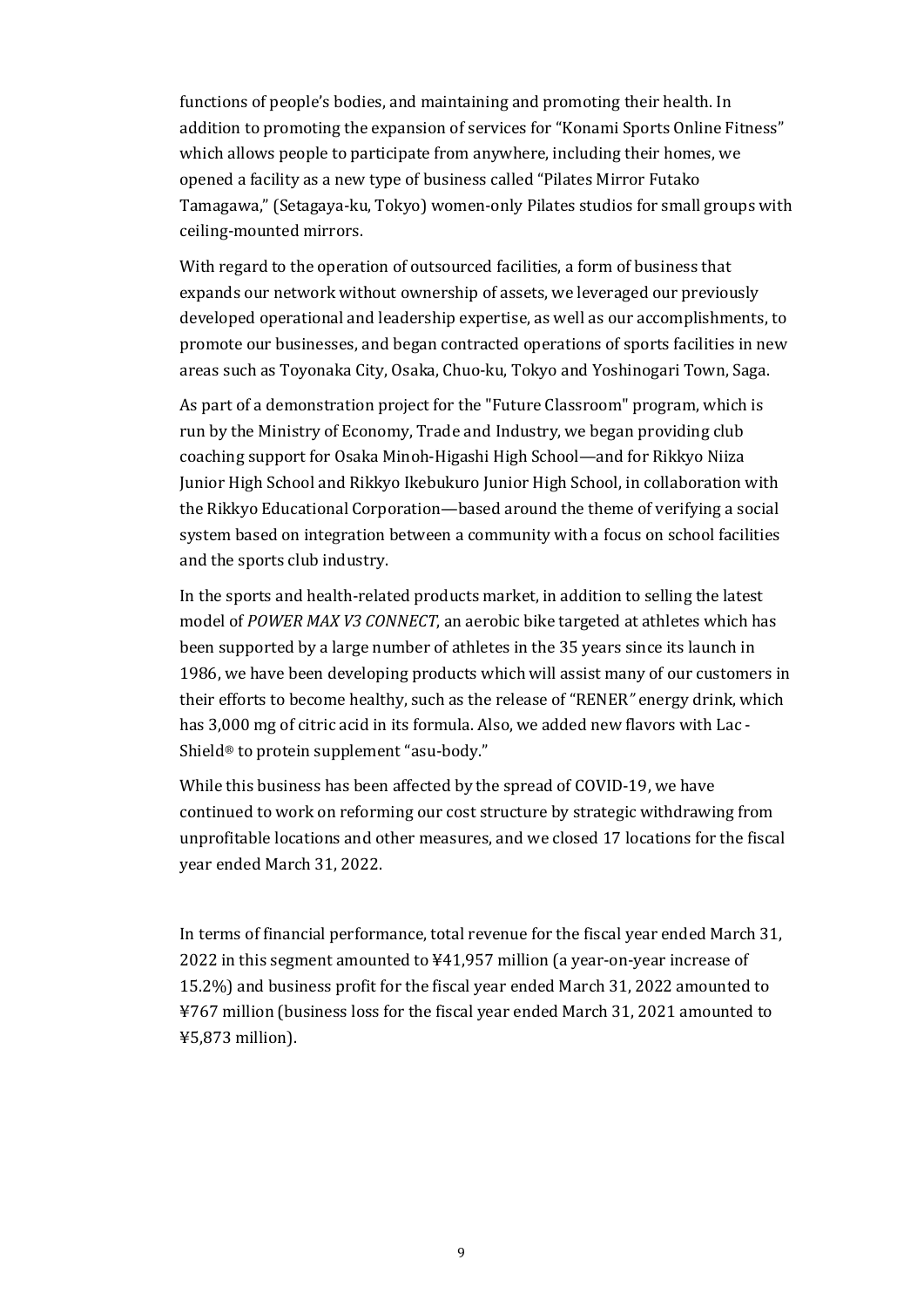### **(iii) Outlook for the Fiscal Year Ending March 31, 2023**

Projected consolidated results for the fiscal year ending March 31, 2023 are as follows: total revenue of ¥320,000 million; business profit of ¥81,000 million; operating profit of ¥76,500 million; profit before income tax of ¥76,500 million; and profit attributable to owners of the parent of ¥55,000 million.

### **Digital Entertainment**

With networked entertainment offerings rapidly becoming mainstream, now more than ever, many people have an increasing number of opportunities to enjoy playing games on any device. Amidst such a development, we will propose ways for people to play games which suit the characteristics of each device.

As a new initiative going forward, we will sell *eBASEBALL PAWAFURU PUROYAKYU 2022*, the latest product in the *PAWAFURU PUROYAKYU* series. In addition to the powered-up standard mode, we will deliver fun to a large number of our customers through the installation of new modes. We will also distribute the competitive mystery game *CRIMESIGHT* via Steam®. Furthermore, we will work toward distributing *Yu-Gi-Oh! CROSS DUEL* content for smartphones, which is a new type of card battle for four players pursuing the fun of a new card game. In addition, we are moving forward with production on *Teenage Mutant Ninja Turtles: The Cowabunga Collection* in the computer and video game space, which is a compilation of 13 games in the series.

As an ongoing initiative, we will continue to take attractive measures for mobile titles such as *PROFESSIONAL BASEBALL SPIRITS A (Ace)* and *Yu-Gi-Oh! DUEL LINKS*, and strive for management that upholds our good reputation. With regard to *Yu-Gi-Oh! MASTER DUEL*, we are managing the game so that even more of our customers will be able to enjoy it, through activities such as holding events under various regulations and tournaments. Furthermore, for *eFootball*TM *2022* in the computer and video game space, we have made improvements and adjustments based on customer feedback, and we have updated the version of the game to improve the sense of urgency in the battle for the ball between players, which is often seen in real soccer matches, as well as the fun of playing with unique team tactics.

In the eSports space, the *eFootballTM* series and *PROFESSIONAL BASEBALL SPIRITS A (Ace)* were selected as competitive titles for "National Prefectural Competition eSports Championship 2022 TOCHIGI," which is a "Once in a Lifetime" National Sports Festival of Japan, Hosted by Tochigi cultural program. Going forward, we will work on activities to disseminate the appeal of eSports with the aim of expanding the eSports fan base even more.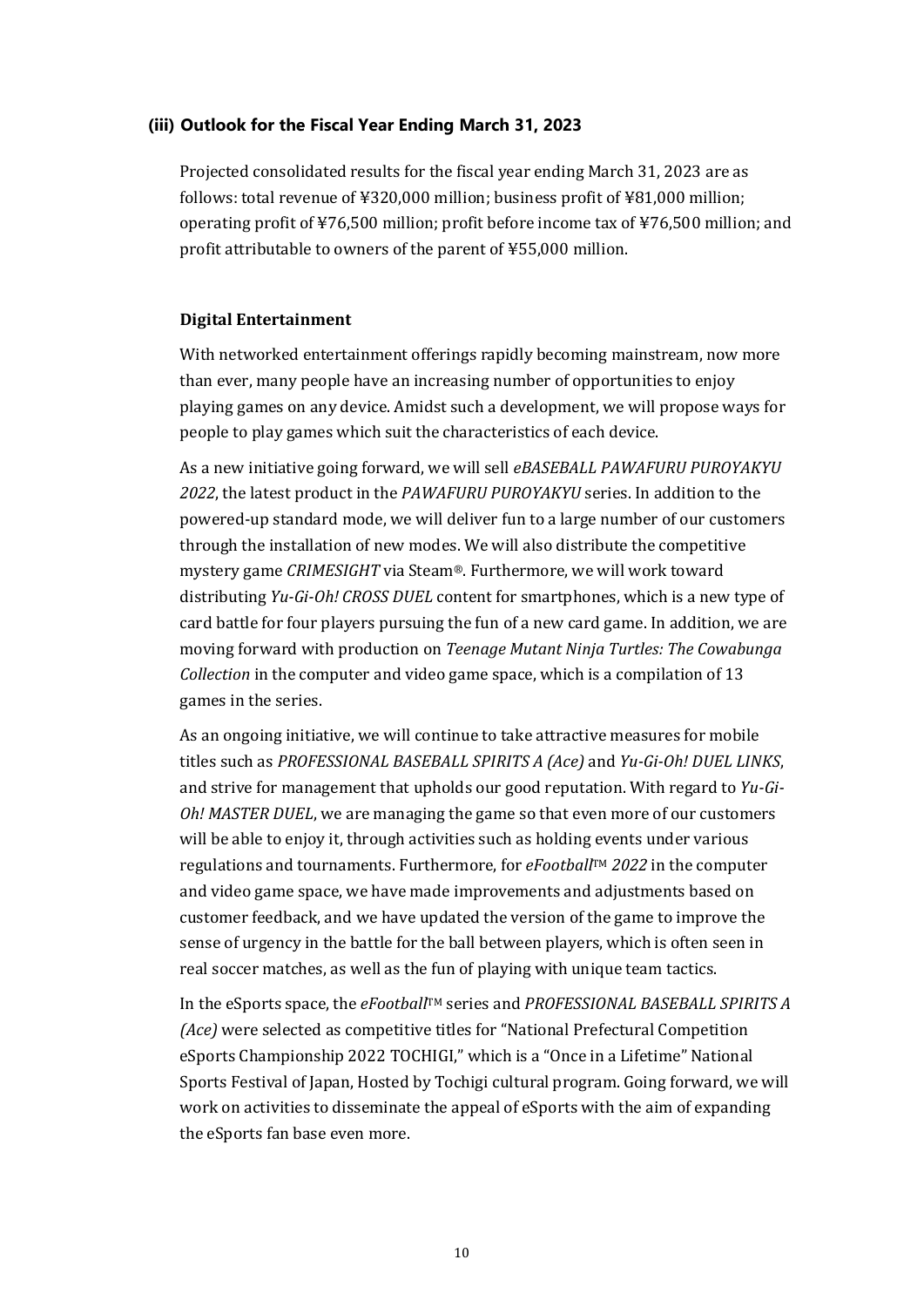#### **Amusement**

We will offer new ways to play, created through interpersonal communication via services such as the e-amusement service, which connects amusement facilities around the country by networking them together. In addition, as a service which allows players to enjoy arcade games at any time, we are working to enhance content for "KONAMI AMUSEMENT GAME STATION," which makes it possible to play high-quality games on PC and smartphone. Furthermore, we will offer a new user experience by holding the eSports tournament "eMAH-JONG *MAH-JONG FIGHT CLUB* Pro Tournament" played via *MAH-JONG FIGHT CLUB*, hosted in conjunction with the Japan Professional Mahjong League, as well as the second season of the "BEMANI PRO LEAGUE –SEASON 2-" for the "BEMANI PRO LEAGUE," which combines music and eSports. Through these events, we will deliver the amusement and fun of Konami titles, which are enjoyable for participants and spectators alike, to an even greater number of customers.

#### **Gaming & Systems**

In our slot machine business, we will expand our product range with a focus on strengthening our lineup of *DIMENSION*TM series cabinets, including the introduction of *DIMENSION 75C*TM, a participation-dedicated product which features 75-inch curved monitors, and *DIMENSION TOP Box*TM, a participation-dedicated product which combines a 27-inch main monitor with a 49-inch monitor. In addition, we plan to start entering the market of Class II machines which are permitted to be used in casino facilities operated by Native American tribes and the market of Video Lottery Terminals (VLT) in New York State. In game content, we will also focus on expanding our lineup to match the characteristics of *DIMENSION*TM series cabinets. Through these measures, we will enhance KONAMI's presence in the market.

In our casino management system business, in addition to new installations of *SYNKROS*Ⓡ to casino facilities in North America and Australia, we will introduce a variety of functionality which will endeavor to enhance and strengthen our product appeal including *Synk Vision*, which provides optimal information to players using the latest biometric authentication technology, *SYNK31*TM, a money laundering prevention system. In addition, we will continue to develop products tailored to customers' needs, including a new *Synkbox Lite*, a hardware that is smaller than previous versions and more easily carried in casino facilities and cruise ships.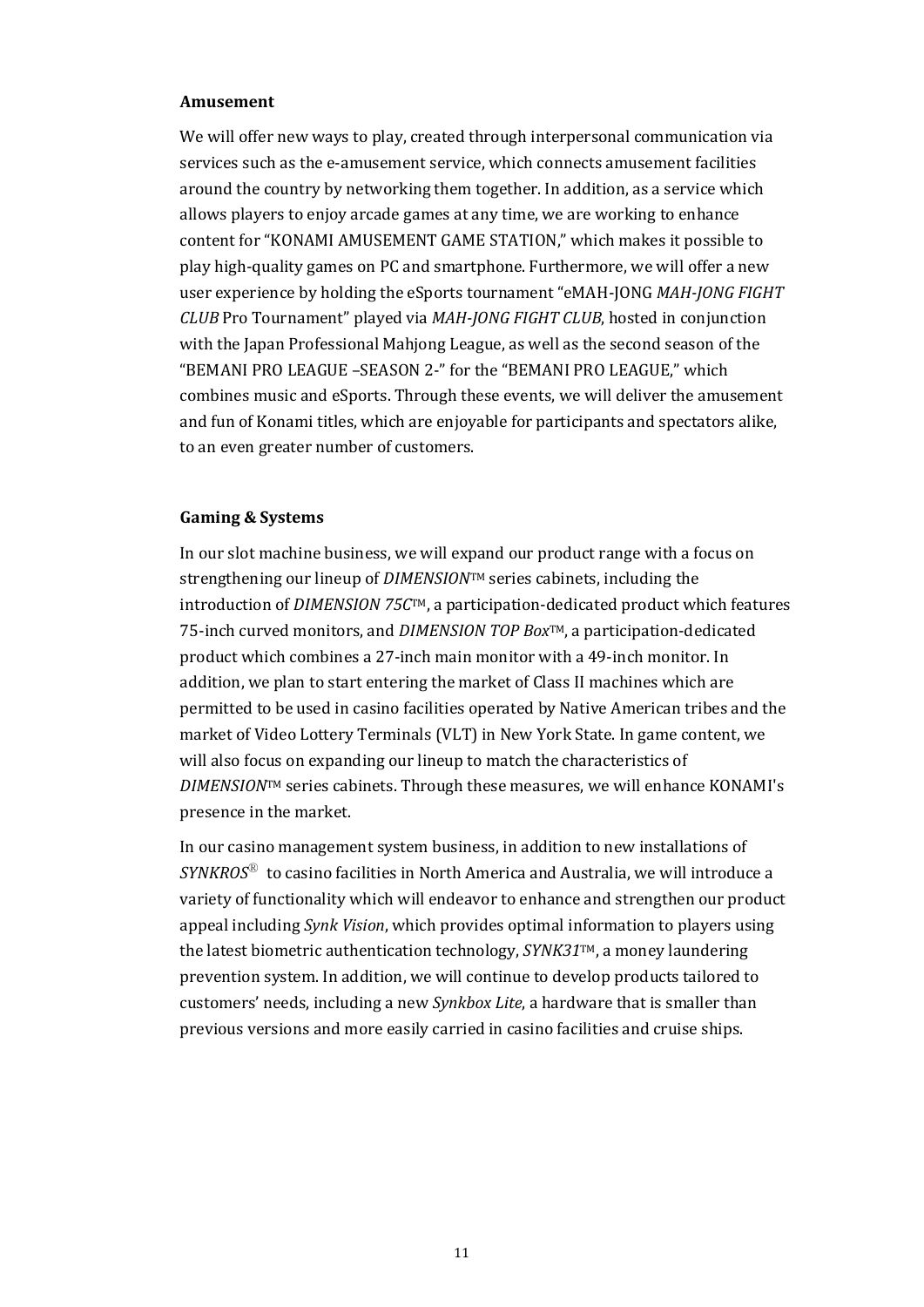### **Sports**

For the operation of sports clubs, in addition to our initiatives in accordance with guidelines established by industry associations for preventing the spread of COVID-19, we are continuing to take measures to prevent the spread of infection based on our own standards, such as ozone sterilization, and working to manage our facilities to ensure that our customers can use them safely and securely.

With regard to the operation of outsourced facilities, we were newly chosen by Yokohama City, Minami-ku (Kanagawa Prefecture), Fukuoka City (Fukuoka Prefecture), and Kyoto Prefecture to serve as designated management for the operations of sports facilities in each region, and will begin operations starting in April 2022.

For the "Undo Juku" exercise circle aimed at children, at the swimming school, we will begin offering "Undo Juku Digital Note"—a digital service which helps children to continue learning in a fun way through synergy between "Smart Swimming Lesson System," a service developed by Sony Network Communications Inc., and the coaching techniques of Konami Sports Club instructors—and assist children in their efforts to take on new challenges.

We will continue to provide products and services that are tailored to changing values that come with the establishment of a new-normal lifestyle.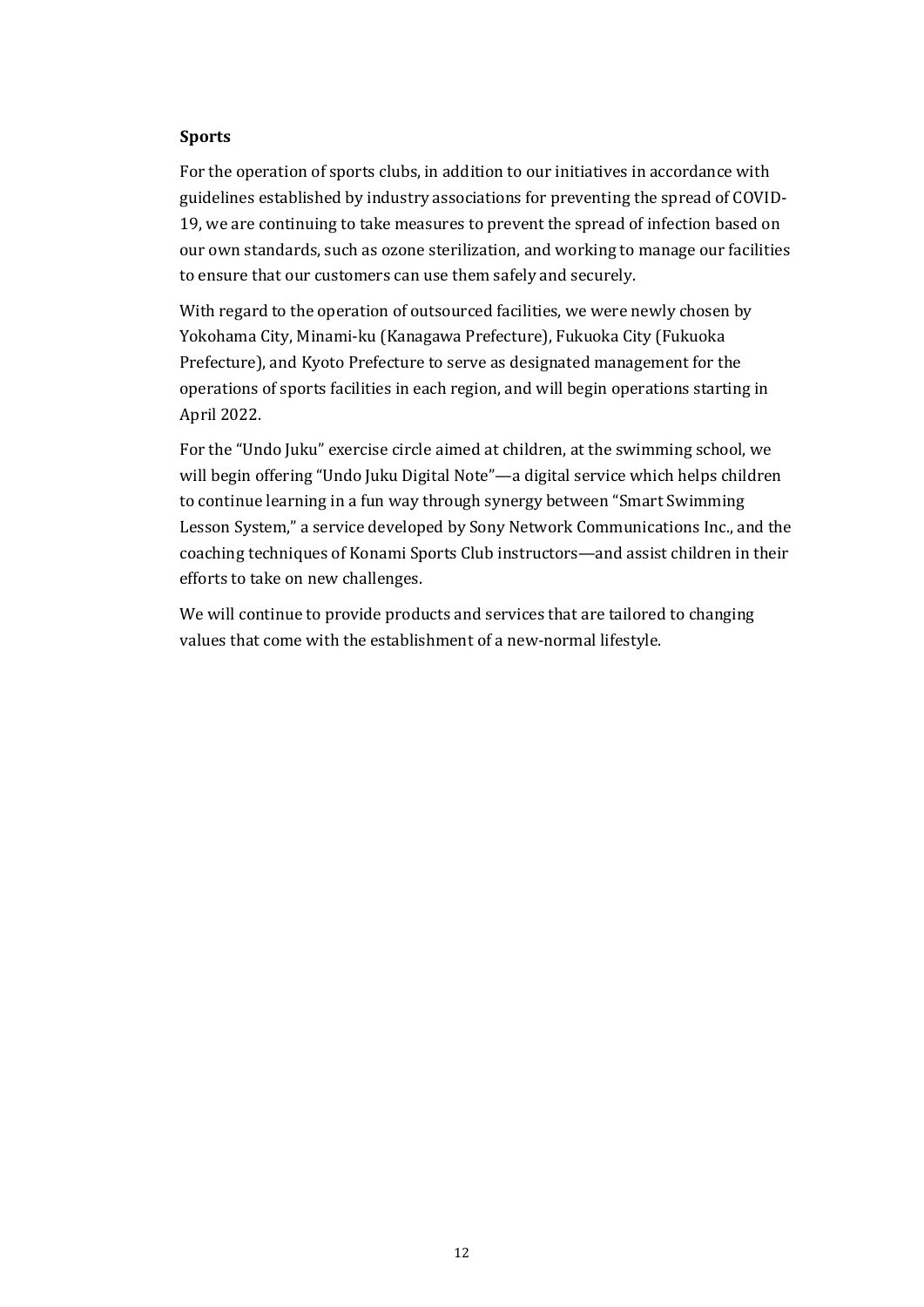# **(2) Consolidated Financial Position**

# **(i) Total Assets, Total Liabilities and Total Equity**

# Total Assets:

Total assets amounted to ¥528,613 million as of March 31, 2022, increasing by ¥39,607 million compared with March 31, 2021. This mainly resulted from an increase in cash and cash equivalents due to solid performance in the Digital Entertainment business, despite a decrease in income taxes receivable.

# Total Liabilities:

Total liabilities amounted to ¥180,537 million as of March 31, 2022, decreasing by ¥8,927 million compared with March 31, 2021. This primarily resulted from a decrease in bonds and borrowings due to repayment of short-term borrowings.

# Total Equity:

Total equity amounted to ¥348,076 million as of March 31, 2022, increasing by ¥48,534 million compared with March 31, 2021. This mainly resulted from an increase in retained earnings due to recognition of profit attributable to owners of the parent for the year.

Ratio of equity attributable to owners of the parent was 65.8%, increasing by 4.7 points compared with March 31, 2021 due to an increase in equity including recognition of profit for the year.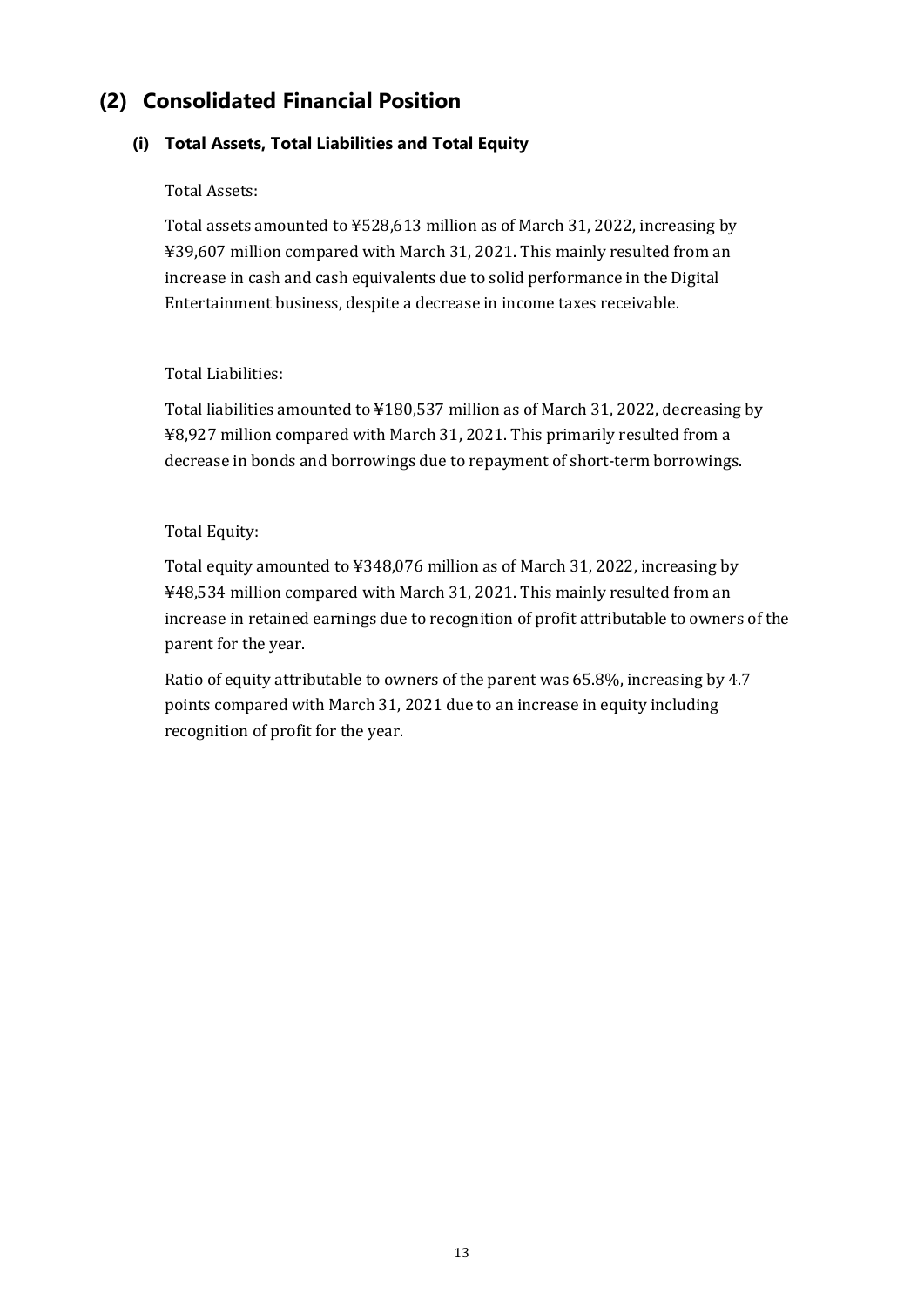# **(ii) Cash Flows**

|                                                                 |                              |                              | Millions of Yen |
|-----------------------------------------------------------------|------------------------------|------------------------------|-----------------|
|                                                                 | Year ended<br>March 31, 2021 | Year ended<br>March 31, 2022 | Change          |
| <b>Cash flow summary:</b>                                       |                              |                              |                 |
| Net cash provided by operating<br>activities                    | ¥69,770                      | ¥96,542                      | ¥26,772         |
| Net cash used in investing<br>activities                        | (22, 412)                    | (22, 993)                    | (581)           |
| Net cash provided by (used in)<br>financing activities          | 22,426                       | (27, 913)                    | (50, 339)       |
| Effect of exchange rate changes on<br>cash and cash equivalents | 1,214                        | 2,645                        | 1,431           |
| Net increase in cash and cash<br>equivalents                    | 70,998                       | 48,281                       | (22, 717)       |
| Cash and cash equivalents at<br>the end of the year             | ¥202,430                     | ¥250,711                     | ¥48.281         |

Cash and cash equivalents (hereafter, referred to as "Net cash"), as of March 31, 2022, amounted to ¥250,711 million, an increase of ¥48,281 million compared to the year ended March 31, 2021.

Cash flow summary for each activity for the year ended March 31, 2022 is as follows:

# Cash flows from operating activities:

Net cash provided by operating activities amounted to ¥96,542 million for the year ended March 31, 2022, a year-on-year increase of 38.4%. This primarily resulted from an increase in profit for the year and an increase in income taxes refund.

Cash flows from investing activities:

Net cash used in investing activities amounted to ¥22,993 million for the year ended March 31, 2022, a year-on-year increase of 2.6%. This primarily resulted from a decrease in proceeds from refunds of lease deposits.

Cash flows from financing activities:

Net cash used in financing activities amounted to ¥27,913 million for the year ended March 31, 2022 (Net cash provided by financing activities amounted to ¥22,426 million for the year ended March 31, 2021). This primarily resulted from an increase in dividends paid, and proceeds from issuance of bonds for the fiscal year ended March 31, 2021.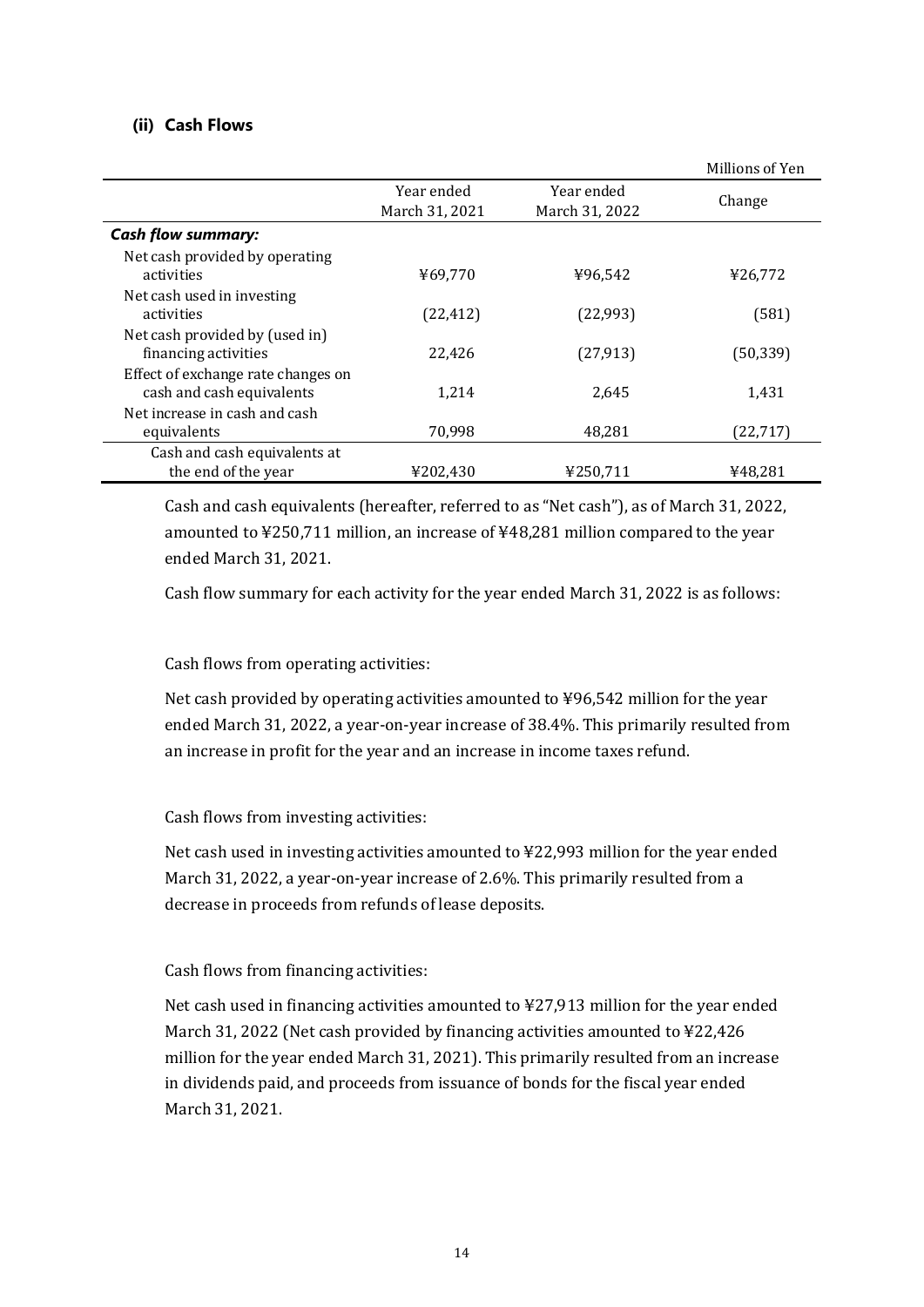# **(iii) Basic Policy on the Distribution of Profits**

Konami Group believes that the provision of dividends and the enhancement of corporate value are important ways to return profits to our shareholders. It is our policy to emphasize payment of dividends as a target of a consolidated payout ratio of more than 30% and to use retained earnings for investments focused on business fields with good future prospects in order to continually reinforce Konami Group's growth potential and competitiveness.

The year-end dividend for the consolidated year ended March 31, 2022 will be 87.00 yen per share. As a result, the dividends on an annual basis will be 123.50 yen per share including the distributed interim dividend (36.50 yen per share).

The dividend forecast on an annual basis for the fiscal year ending March 31, 2023 will be 124.00 yen per share.

### Special Note:

This document contains "forward-looking statements," or statements related to future events that are based on management's assumptions and beliefs in light of information currently available. These statements are subject to various risks and uncertainties.

When relying on forward-looking statements to make investments, you should not place undue reliance on such forward-looking statements. Actual results may be affected by a number of important factors and may be materially different from those discussed in forward-looking statements. Such factors include, but are not limited to, changes in economic conditions affecting our operations, market trends and fluctuations in currency exchange rates, particularly with respect to the value of the Japanese yen, the U.S. dollar and the Euro.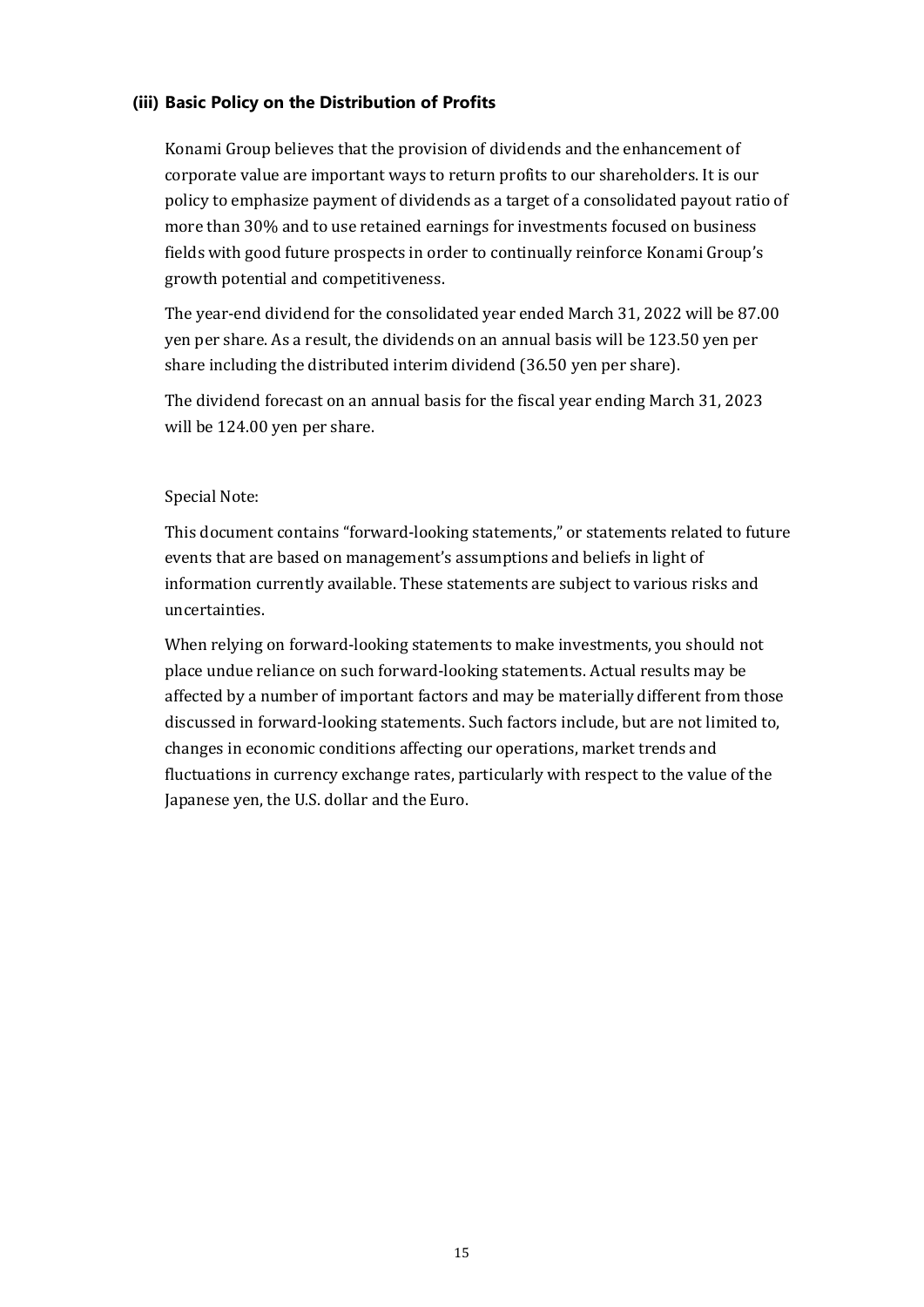# **2. Basic Policy on the Selection of Accounting Standards**

The Company has voluntary adopted International Financial Reporting Standards (IFRS) from the fiscal year ended March 31, 2015, for the purpose of enhancing comparability with the financial information of overseas companies in the same industry.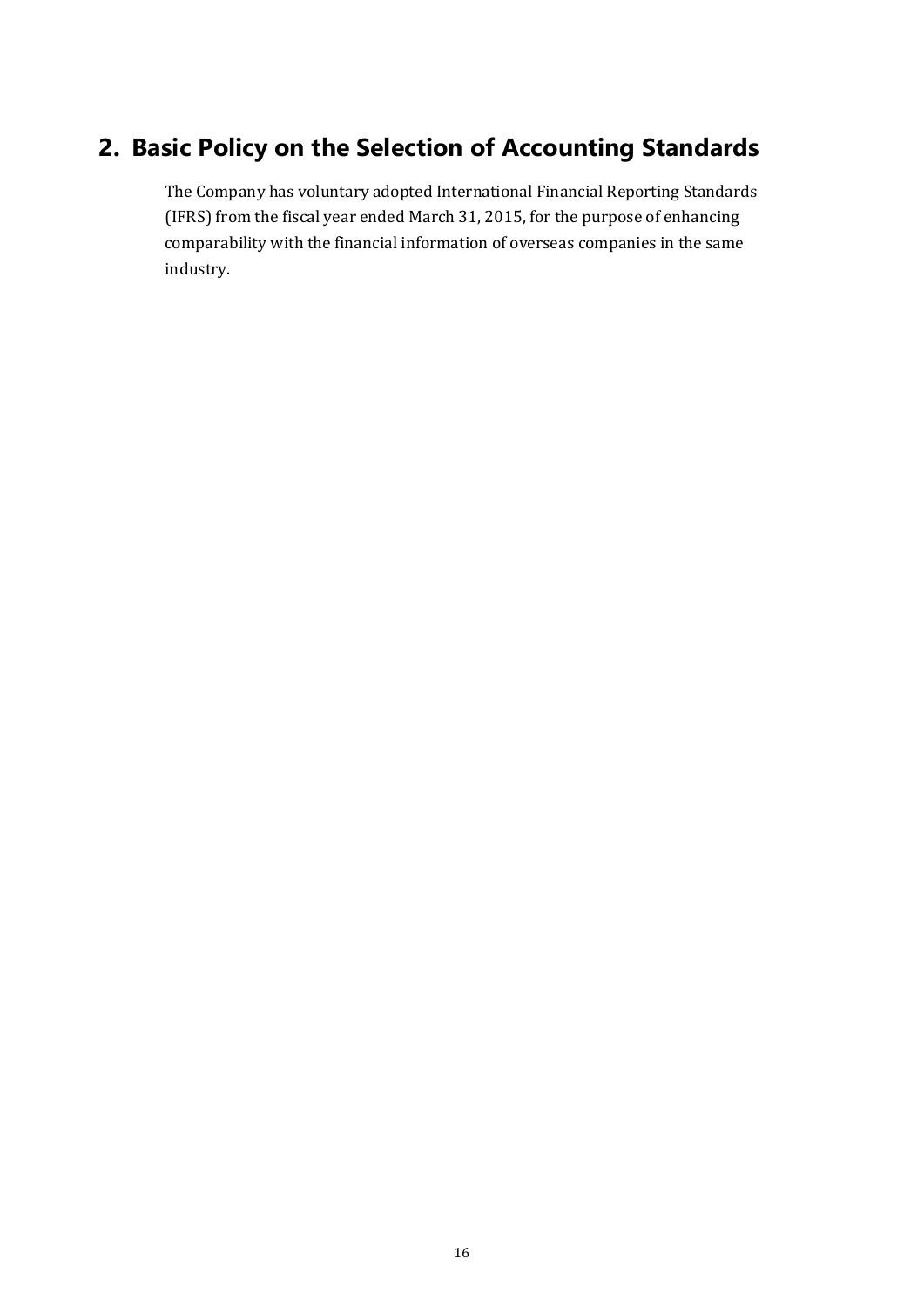# **3. Consolidated Financial Statements and Notes**

|                                                   |                | Millions of Yen |
|---------------------------------------------------|----------------|-----------------|
|                                                   | As of          | As of           |
| <b>Assets</b>                                     | March 31, 2021 | March 31, 2022  |
| <b>Current assets</b>                             |                |                 |
| Cash and cash equivalents                         | ¥202,430       | ¥250,711        |
| Trade and other receivables                       | 31,874         | 29,054          |
| Inventories                                       | 10,391         | 8,957           |
| Income tax receivables                            | 12,470         | 1,443           |
| Other current assets                              | 9,516          | 9,461           |
| <b>Total current assets</b>                       | 266,681        | 299,626         |
| <b>Non-current assets</b>                         |                |                 |
| Property, plant and equipment, net                | 106,025        | 138,869         |
| Goodwill and intangible assets                    | 36,813         | 45,392          |
| Investment property                               | 32,433         |                 |
| Investments accounted for using the equity method | 3,128          | 3,159           |
| Other investments                                 | 1,590          | 1,231           |
| Other financial assets                            | 15,491         | 15,302          |
| Deferred tax assets                               | 25,051         | 23,671          |
| Other non-current assets                          | 1,794          | 1,363           |
| <b>Total non-current assets</b>                   | 222,325        | 228,987         |
| <b>Total assets</b>                               | 489,006        | 528,613         |
| <b>Liabilities and equity</b>                     |                |                 |
| <b>Liabilities</b>                                |                |                 |
| <b>Current liabilities</b>                        |                |                 |
| Bonds and borrowings                              | 5,535          | 8,377           |
| Other financial liabilities                       | 12,570         | 9,106           |
| Trade and other payables                          | 32,827         | 33,486          |
| Income tax payables                               | 3,027          | 12,418          |
| Other current liabilities                         | 25,901         | 19,200          |
| <b>Total current liabilities</b>                  | 79,860         | 82,587          |
| <b>Non-current liabilities</b>                    |                |                 |
| Bonds and borrowings                              | 69,640         | 59,775          |
| Other financial liabilities                       | 26,227         | 25,263          |
| Provisions                                        | 10,694         | 10,450          |
| Deferred tax liabilities                          | 1,332          | 770             |
| Other non-current liabilities                     | 1,711          | 1,692           |
| <b>Total non-current liabilities</b>              | 109,604        | 97,950          |
| <b>Total liabilities</b>                          | 189,464        | 180,537         |
| <b>Equity</b>                                     |                |                 |
| Share capital                                     | 47,399         | 47,399          |
| Share premium                                     | 74,399         | 75,027          |
| Treasury shares                                   | (27, 843)      | (26, 868)       |
| Other components of equity                        | 2,173          | 6,701           |
| Retained earnings                                 | 202,599        | 245,802         |
| Total equity attributable to owners of the parent | 298,727        | 348,061         |
| Non-controlling interests                         | 815            | 15              |
|                                                   |                |                 |
| <b>Total equity</b>                               | 299,542        | 348,076         |
| <b>Total liabilities and equity</b>               | ¥489,006       | ¥528,613        |

# **(1) Consolidated Statement of Financial Position**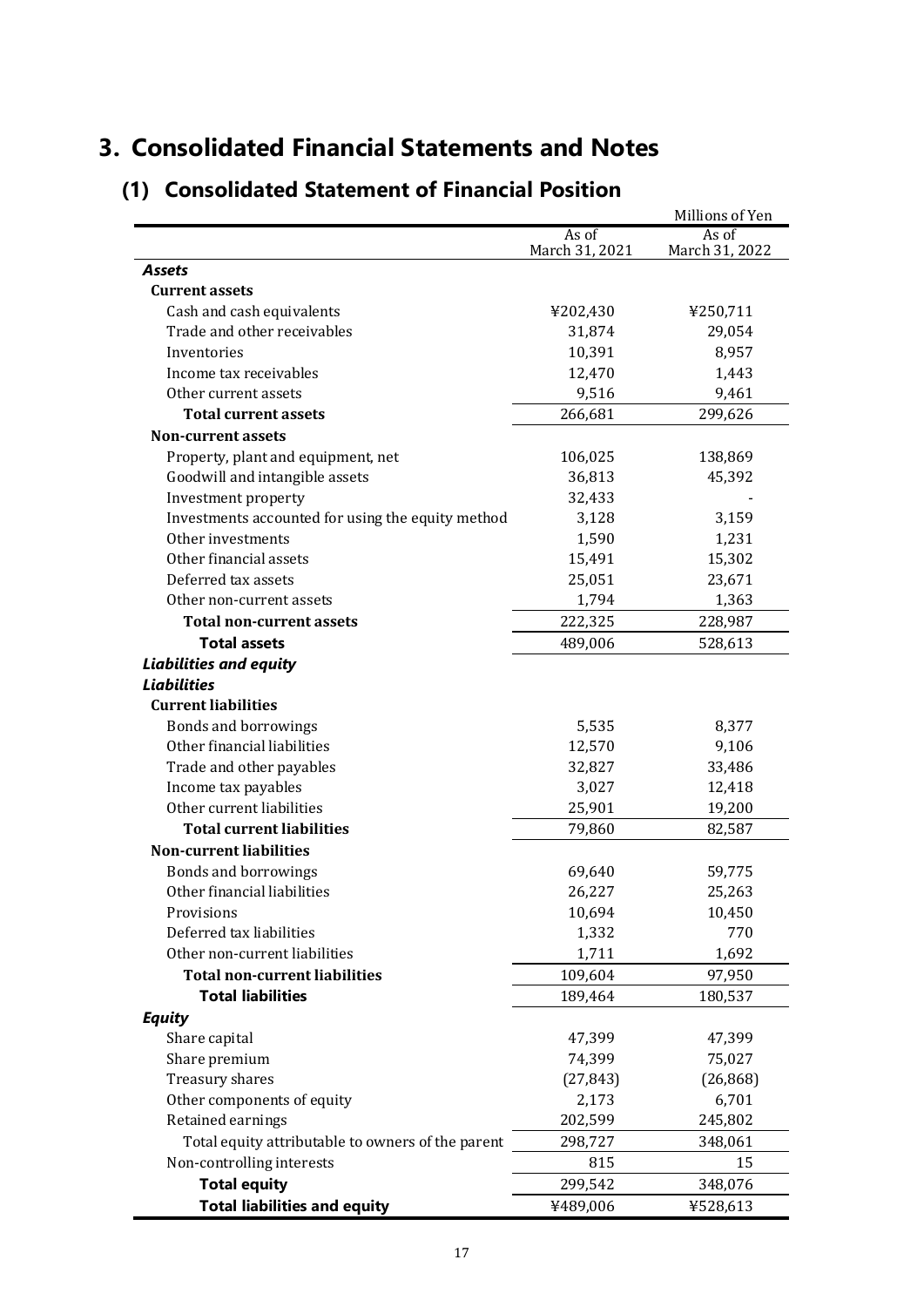# **(2) Consolidated Statements of Profit or Loss and Comprehensive Income**

|                                       |                | Millions of Yen |
|---------------------------------------|----------------|-----------------|
|                                       | Year ended     | Year ended      |
|                                       | March 31, 2021 | March 31, 2022  |
| Revenue                               |                |                 |
| Product sales revenue                 | ¥61,177        | ¥85,901         |
| Service and other revenue             | 211,479        | 213,621         |
| Total revenue                         | 272,656        | 299,522         |
| Cost of revenue                       |                |                 |
| Cost of product sales revenue         | (31, 237)      | (40, 673)       |
| Cost of service and other revenue     | (127, 978)     | (124, 010)      |
| Total cost of revenue                 | (159, 215)     | (164, 683)      |
| Gross profit                          | 113,441        | 134,839         |
| Selling, general and administrative   |                |                 |
| expenses                              | (49, 277)      | (54, 524)       |
| Other income and other expenses, net  | (27, 614)      | (5,880)         |
| Operating profit                      | 36,550         | 74,435          |
| Finance income                        | 78             | 1,472           |
| Finance costs                         | (1, 104)       | (831)           |
| Profit from investments accounted for |                |                 |
| using the equity method               | 57             | 87              |
| Profit before income taxes            | 35,581         | 75,163          |
| Income taxes                          | (3, 307)       | (20, 351)       |
| Profit for the year                   | 32,274         | 54,812          |
| Profit attributable to:               |                |                 |
| Owners of the parent                  | 32,261         | 54,806          |
| Non-controlling interests             | ¥13            | ¥6              |

# **Consolidated Statement of Profit or Loss**

|                                     |                | Yen            |
|-------------------------------------|----------------|----------------|
|                                     | Year ended     | Year ended     |
|                                     | March 31, 2021 | March 31, 2022 |
| Earnings per share (attributable to |                |                |
| owners of the parent)               |                |                |
| Basic                               | ¥242.17        | ¥410.80        |
| Diluted                             | ¥238.33        | ¥404.62        |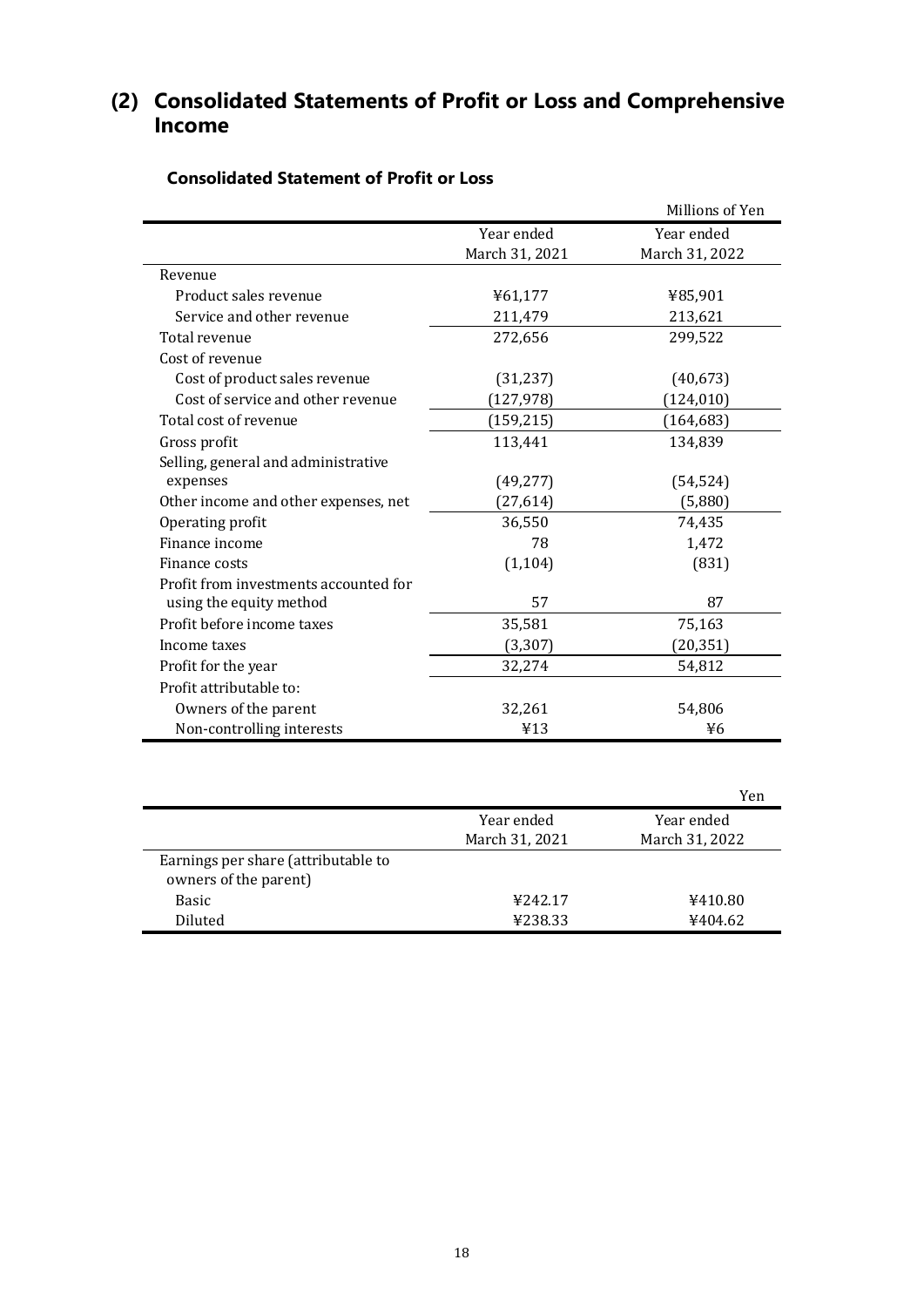|                                                                                                                     |                | Millions of Yen |
|---------------------------------------------------------------------------------------------------------------------|----------------|-----------------|
|                                                                                                                     | Year ended     | Year ended      |
|                                                                                                                     | March 31, 2021 | March 31, 2022  |
| Profit for the year                                                                                                 | ¥32,274        | ¥54,812         |
| Other comprehensive income                                                                                          |                |                 |
| Items that will not be reclassified to profit or<br>loss:                                                           |                |                 |
| Net change in fair value of equity financial<br>assets measured at fair value through other<br>comprehensive income | 23             | (334)           |
| Total items that will not be reclassified to profit<br>or loss                                                      | 23             | (334)           |
| Items that may be reclassified to profit or loss:                                                                   |                |                 |
| Exchange differences on foreign operations                                                                          | 2,239          | 4,862           |
| Total items that may be reclassified to profit or<br>loss                                                           | 2,239          | 4,862           |
| Total other comprehensive income                                                                                    | 2,262          | 4,528           |
| Total comprehensive income for the year                                                                             | 34,536         | 59,340          |
| Comprehensive income attributable to:                                                                               |                |                 |
| Owners of the parent                                                                                                | 34,523         | 59,334          |
| Non-controlling interests                                                                                           | 413            | ¥6              |

# **Consolidated Statement of Comprehensive Income**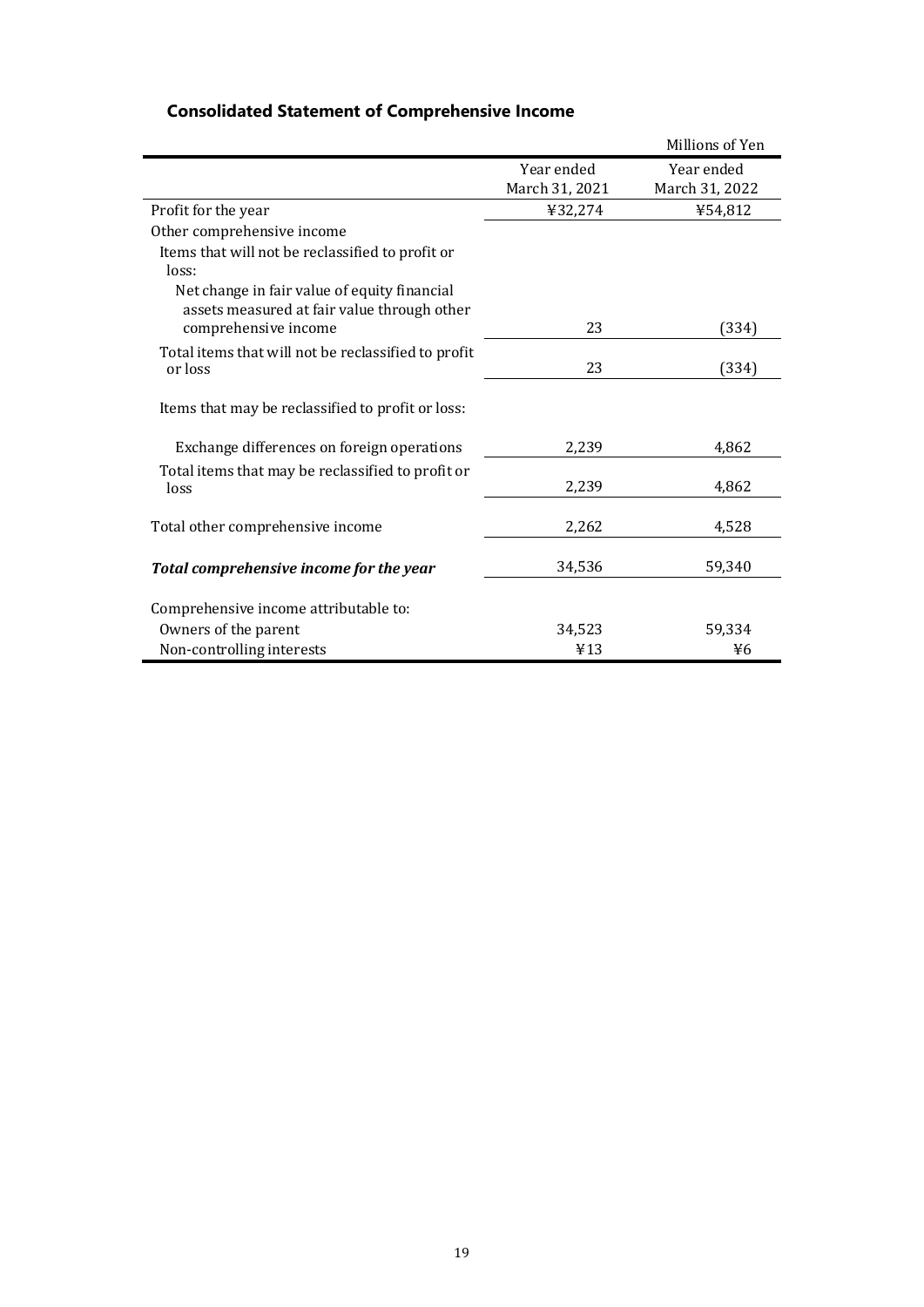# **(3) Consolidated Statement of Changes in Equity**

|                                            |                                             |                  |                          |                                  |                      |          |                          | Millions of Yen     |
|--------------------------------------------|---------------------------------------------|------------------|--------------------------|----------------------------------|----------------------|----------|--------------------------|---------------------|
|                                            | Equity attributable to owners of the parent |                  |                          |                                  |                      |          | Non-                     |                     |
|                                            | Share<br>capital                            | Share<br>premium | Treasury<br>shares       | Other<br>components<br>of equity | Retained<br>earnings | Total    | controlling<br>interests | <b>Total equity</b> |
| <b>Balance at April 1, 2020</b>            | ¥47,399                                     | ¥74,399          | ¥(27,836)                |                                  | ¥(89) ¥174,268       | ¥268,141 | ¥802                     | ¥268,943            |
| Profit for the year                        |                                             |                  |                          |                                  | 32,261               | 32,261   | 13                       | 32,274              |
| Other comprehensive<br>income              |                                             |                  |                          | 2,262                            |                      | 2,262    |                          | 2,262               |
| Total comprehensive income<br>for the year |                                             |                  | $\overline{\phantom{a}}$ | 2,262                            | 32,261               | 34,523   | 13                       | 34,536              |
| Purchase of treasury<br>shares             |                                             |                  | (7)                      |                                  |                      | (7)      |                          | (7)                 |
| Disposal of treasury shares                |                                             | $\Omega$         | $\Omega$                 |                                  |                      | $\Omega$ |                          | $\Omega$            |
| Dividends                                  |                                             |                  |                          |                                  | (3,930)              | (3,930)  |                          | (3,930)             |
| Total transactions with the<br>owners      |                                             | $\boldsymbol{0}$ | (7)                      | $\overline{\phantom{a}}$         | (3,930)              | (3,937)  |                          | (3,937)             |
| <b>Balance at March 31, 2021</b>           | ¥47,399                                     | ¥74,399          | ¥(27,843)                | ¥2,173                           | ¥202,599             | ¥298,727 | ¥815                     | ¥299,542            |

Millions of Yen

|                                                                                       |                                             |                  |                    |                                  |                      |              |                          | MINIONS OF TEH      |
|---------------------------------------------------------------------------------------|---------------------------------------------|------------------|--------------------|----------------------------------|----------------------|--------------|--------------------------|---------------------|
|                                                                                       | Equity attributable to owners of the parent |                  |                    |                                  |                      | Non-         |                          |                     |
|                                                                                       | Share<br>capital                            | Share<br>premium | Treasury<br>shares | Other<br>components<br>of equity | Retained<br>earnings | Total        | controlling<br>interests | <b>Total equity</b> |
| <b>Balance at April 1, 2021</b>                                                       | ¥47,399                                     | ¥74,399          | ¥(27,843)          | ¥2,173                           | ¥202,599             | ¥298,727     | ¥815                     | ¥299,542            |
| Profit for the year                                                                   |                                             |                  |                    |                                  | 54,806               | 54,806       | 6                        | 54,812              |
| Other comprehensive<br>income                                                         |                                             |                  |                    | 4,528                            |                      | 4,528        |                          | 4,528               |
| Total comprehensive income<br>for the year                                            |                                             |                  |                    | 4,528                            | 54,806               | 59,334       | 6                        | 59,340              |
| Purchase of treasury<br>shares                                                        |                                             |                  | (8)                |                                  |                      | (8)          |                          | (8)                 |
| Disposal of treasury shares                                                           |                                             | $\mathbf{1}$     | $\mathbf{0}$       |                                  |                      | $\mathbf{1}$ |                          | $\mathbf{1}$        |
| Dividends                                                                             |                                             |                  |                    |                                  | (11,603)             | (11,603)     |                          | (11,603)            |
| Conversion of convertible<br>bond-type bonds with<br>subscription rights to<br>shares |                                             | 601              | 983                |                                  |                      | 1,584        |                          | 1,584               |
| Changes in ownership<br>interests in subsidiaries                                     |                                             | 26               |                    |                                  |                      | 26           | (806)                    | (780)               |
| Total transactions with the<br>owners                                                 |                                             | 628              | 975                |                                  | (11,603)             | (10,000)     | (806)                    | (10, 806)           |
| <b>Balance at March 31, 2022</b>                                                      | ¥47,399                                     | ¥75,027          | ¥(26,868)          | ¥6,701                           | ¥245,802             | ¥348,061     | ¥15                      | ¥348,076            |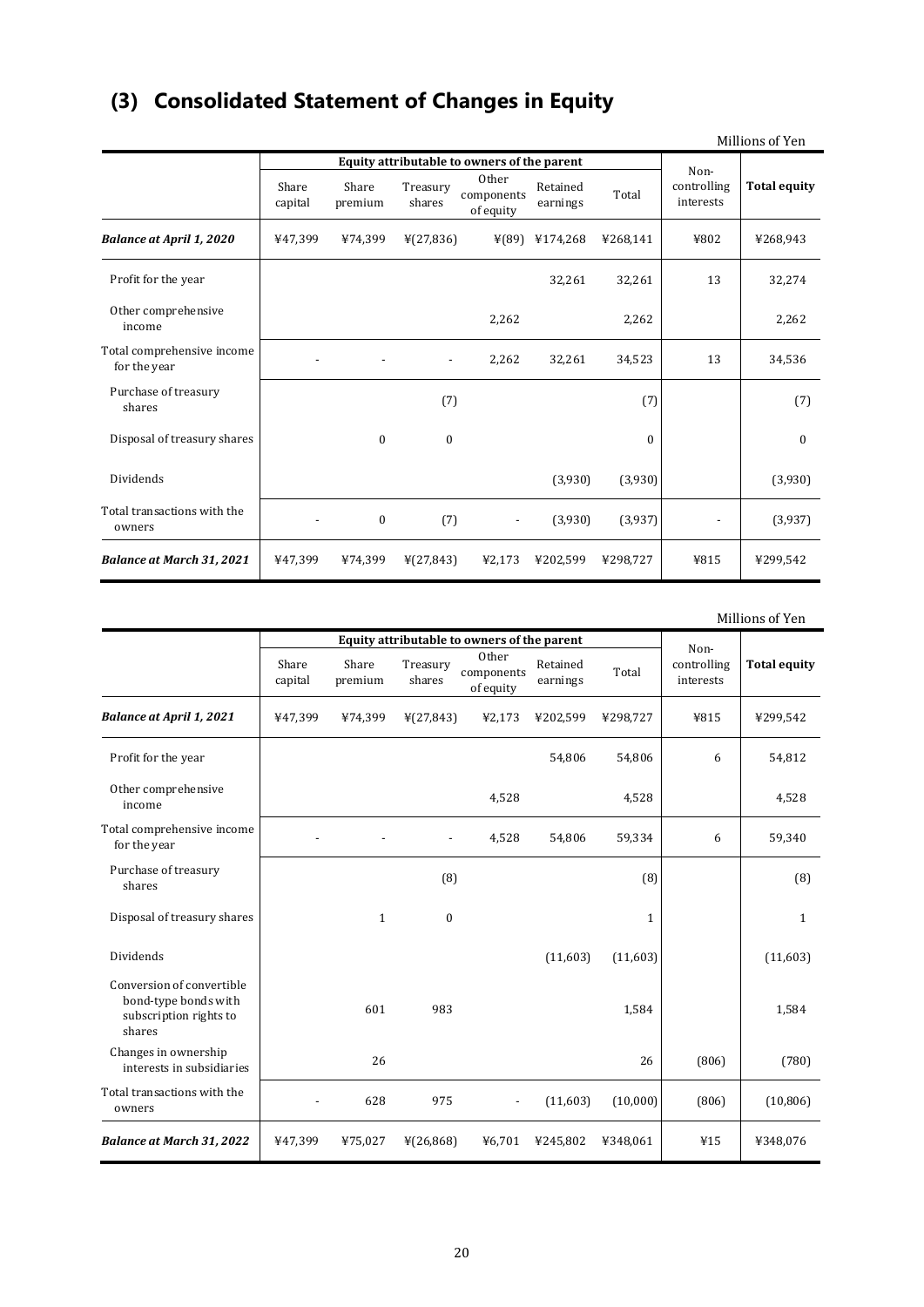|                                                           |                      | Millions of Yen      |
|-----------------------------------------------------------|----------------------|----------------------|
|                                                           | Year ended           | Year ended           |
|                                                           | March 31, 2021       | March 31, 2022       |
| <b>Operating activities</b>                               |                      |                      |
| Profit for the year                                       | ¥32,274              | ¥54,812              |
| Depreciation and amortization                             | 19,172               | 17,933               |
| <b>Impairment losses</b>                                  | 22,232               | 6,717                |
| Interest and dividends income                             | (76)                 | (64)                 |
| Interest expense                                          | 899                  | 804                  |
| Loss on sale or disposal of property, plant and           |                      |                      |
| equipment                                                 | 415                  | 686                  |
| Profit from investments accounted for using the           |                      |                      |
| equity method                                             | (57)                 | (87)                 |
| Income taxes                                              | 3,307                | 20,351               |
| (Increase) decrease in trade and other                    |                      |                      |
| receivables                                               | (1, 352)             | 4,532                |
| Decrease in inventories                                   | 62                   | 2,087                |
| Increase (decrease) in trade and other payables           | 3,686                | (3,870)              |
| Increase in prepaid expense                               | (560)                | (1,778)              |
| Increase (decrease) in contract liabilities               | 3,506                | (2, 927)             |
| Other, net                                                | 3,689                | (3,010)              |
| Interest and dividends received                           | 90                   | 65                   |
| Interest paid                                             | (773)                | (723)                |
| Income taxes (paid) refund                                | (16, 744)            | 1,014                |
| Net cash provided by operating activities                 | 69,770               | 96,542               |
| <b>Investing activities</b>                               |                      |                      |
| Capital expenditures                                      | (23, 561)            | (23, 128)            |
| Payments for lease deposits                               | (827)                | (590)                |
| Proceeds from refunds of lease deposits                   | 5,538                | 2,036                |
| Payments for asset retirement obligations                 | (3, 377)             | (1, 812)             |
| Payments into time deposits                               | (423)                | (574)                |
| Proceeds from withdrawal of time deposits                 | 586                  | 971                  |
| Other, net                                                | (348)                | 104                  |
| Net cash used in investing activities                     | (22, 412)            | (22, 993)            |
| <b>Financing activities</b>                               |                      |                      |
| Proceeds from short-term (more than 3                     |                      |                      |
| months) borrowings                                        | 10,561               | 5,496                |
| Repayments of short-term (more than 3                     |                      |                      |
| months) borrowings                                        | (33, 413)            | (11, 239)            |
| Proceeds from issuance of bonds                           | 60,000               |                      |
| Principal payments of lease liabilities<br>Dividends paid | (10, 485)<br>(3,929) | (9,789)<br>(11, 593) |
| Other, net                                                | (308)                | (788)                |
| Net cash provided by (used in) financing                  |                      |                      |
| <i>activities</i>                                         | 22,426               | (27, 913)            |
| Effect of exchange rate changes on cash and               |                      |                      |
| cash equivalents                                          | 1,214                | 2,645                |
| Net increase in cash and cash equivalents                 | 70,998               | 48,281               |
| Cash and cash equivalents at the beginning of<br>the year | 131,432              | 202,430              |
| Cash and cash equivalents at the end of the<br>year       | ¥202,430             | ¥250,711             |

# **(4) Consolidated Statement of Cash Flows**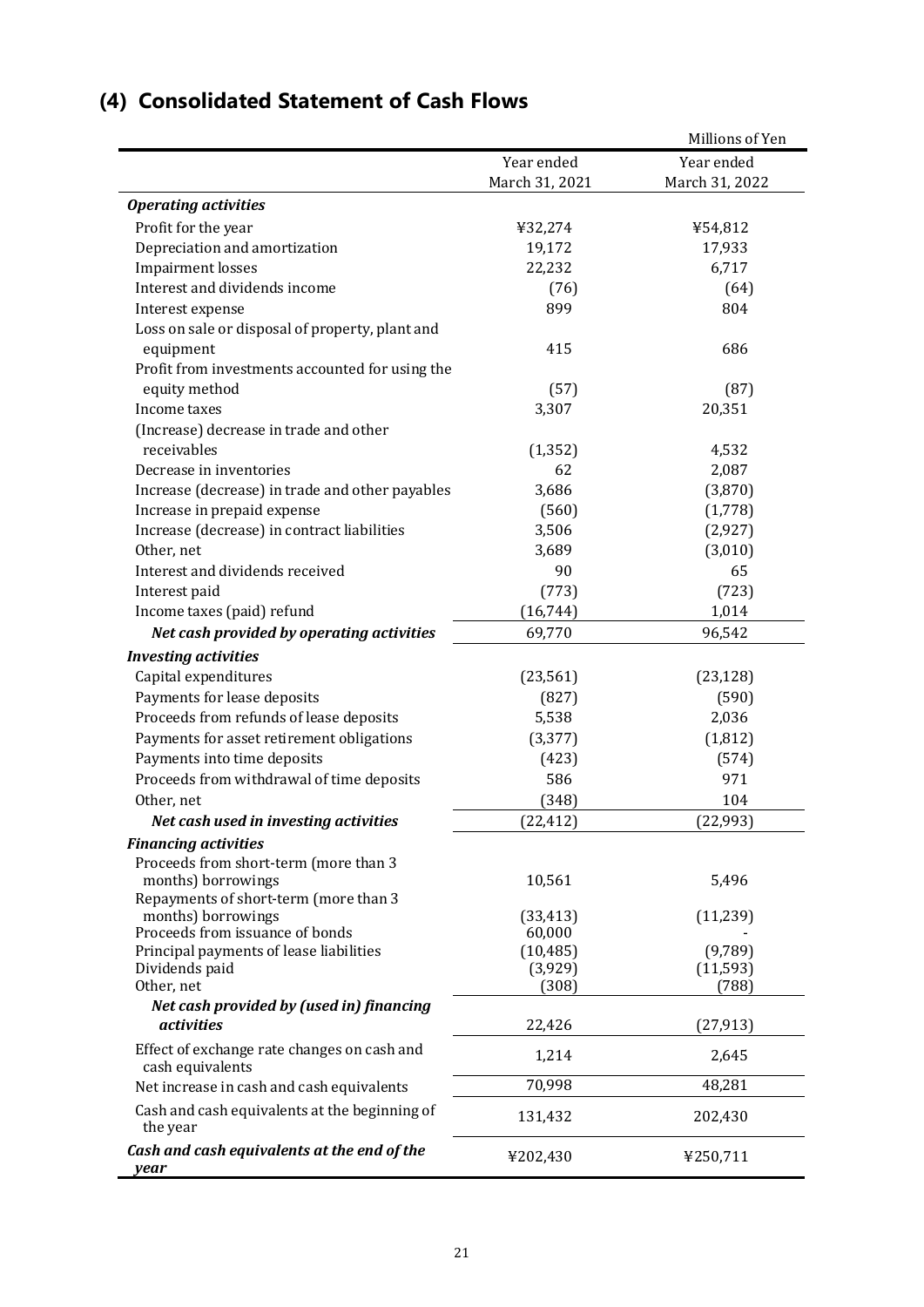# **(5) Going Concern Assumption**

None

# **(6) Segment Information**

# **(i) Operating Segment Information**

For the year ended March 31, 2021

Millions of Yen Reportable segments Intersegment Digital Amusement Gaming & Sports Total eliminations Consolidated Entertainment Amusement Gaming &  $Systems$  Sports Total Revenue External<br>customers customers  $\left[\begin{array}{c} \text{\#203,527} \\ \text{\#16,384} \end{array}\right]$   $\left[\begin{array}{c} \text{\#16,643} \\ \text{\#16,643} \end{array}\right]$   $\left[\begin{array}{c} \text{\#272,656} \\ \text{\#272,656} \end{array}\right]$  -  $\left[\begin{array}{c} \text{\#272,656} \\ \text{\#272,656} \end{array}\right]$ Intersegment 658 1,252 - 307 2,217  $\frac{1}{2}$  (2,217) Total 204,185 17,636 16,643 36,409 274,873 (2,217) 272,656 Business profit ¥73,446 ¥2,413 ¥(2,077) ¥(5,873) ¥67,909 ¥(3,745) 64,164 Other income and other expenses, net - | - | - | - | - | - | (27,614) Operating profit 1 1 26,550 Finance income and finance costs, net - | - | - | - | - | - | (1,026) Profit from investments accounted for using the equity method - | - | - | - | - | 57 Profit before income taxes  $\begin{vmatrix} 1 & 1 & 1 \\ 1 & 1 & 1 \\ 1 & 1 & 1 \end{vmatrix}$   $\begin{vmatrix} 1 & 1 & 1 \\ 1 & 1 & 1 \\ 1 & 1 & 1 \end{vmatrix}$   $\begin{vmatrix} 1 & 1 & 1 \\ 1 & 1 & 1 \\ 1 & 1 & 1 \end{vmatrix}$   $\begin{vmatrix} 1 & 1 & 1 \\ 1 & 1 & 1 \\ 1 & 1 & 1 \end{vmatrix}$   $\begin{vmatrix} 1 & 1 & 1 \\ 1 & 1 & 1 \\ 1 & 1 & 1 \end{vmatrix}$   $\begin{vmatrix} 1 &$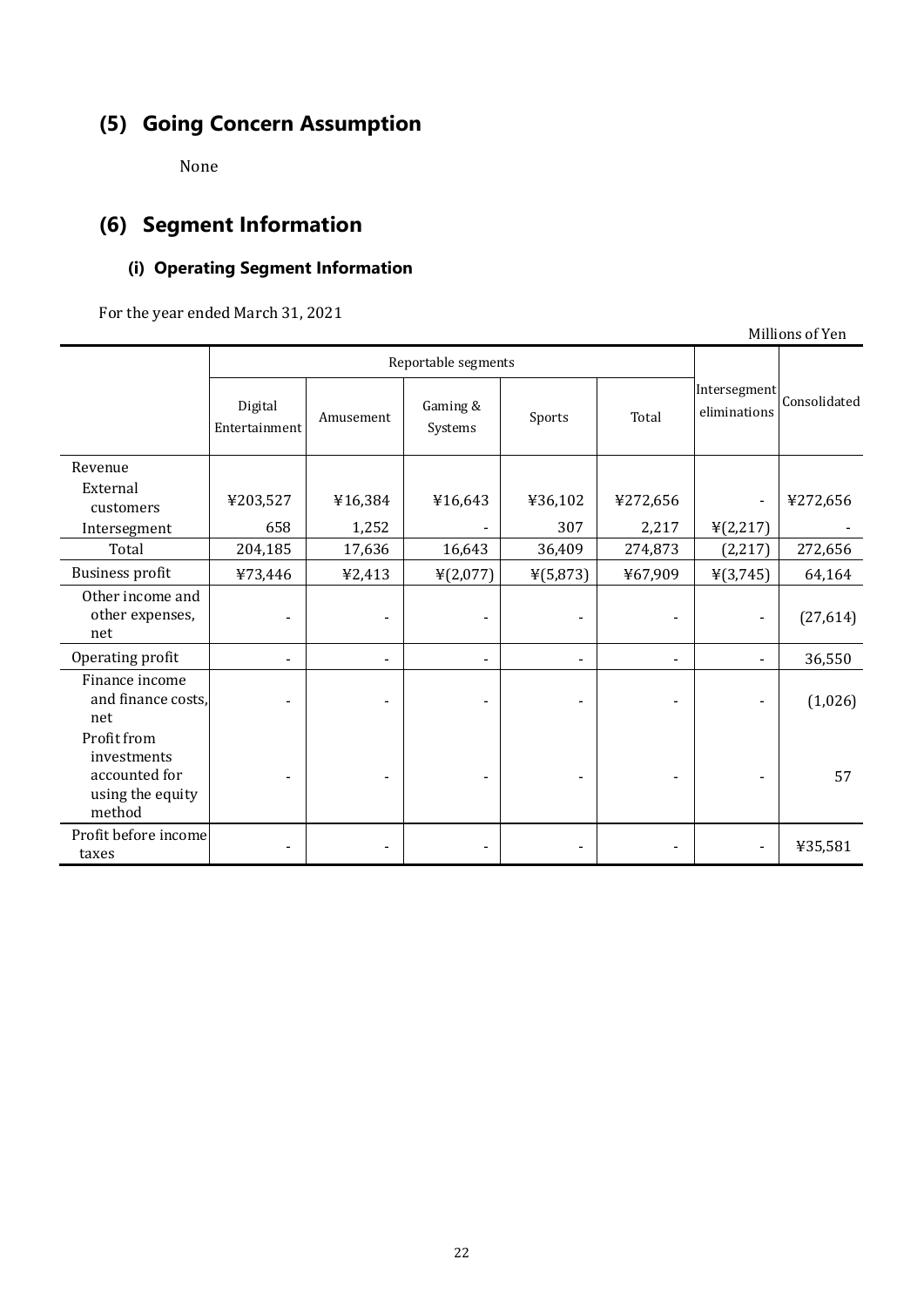# For the year ended March 31, 2022

Millions of Yen

|                                                                           | Reportable segments      |                          |                     |                              |                          |                              |              |
|---------------------------------------------------------------------------|--------------------------|--------------------------|---------------------|------------------------------|--------------------------|------------------------------|--------------|
|                                                                           | Digital<br>Entertainment | Amusement                | Gaming &<br>Systems | Sports                       | Total                    | Intersegment<br>eliminations | Consolidated |
| Revenue                                                                   |                          |                          |                     |                              |                          |                              |              |
| External<br>customers                                                     | ¥214,363                 | ¥17,877                  | ¥25,630             | ¥41,652                      | ¥299,522                 | $\qquad \qquad \blacksquare$ | ¥299,522     |
| Intersegment                                                              | 647                      | 1,633                    |                     | 305                          | 2,585                    | ¥(2,585)                     |              |
| Total                                                                     | 215,010                  | 19,510                   | 25,630              | 41,957                       | 302,107                  | (2,585)                      | 299,522      |
| <b>Business profit</b>                                                    | ¥76,424                  | ¥3,492                   | ¥3,495              | ¥767                         | ¥84,178                  | ¥(3,863)                     | 80,315       |
| Other income and<br>other expenses,<br>net                                |                          |                          |                     |                              |                          |                              | (5,880)      |
| Operating profit                                                          |                          |                          |                     | $\qquad \qquad \blacksquare$ |                          |                              | 74,435       |
| Finance income<br>and finance costs,<br>net                               |                          |                          |                     |                              |                          |                              | 641          |
| Profit from<br>investments<br>accounted for<br>using the equity<br>method |                          |                          |                     |                              |                          |                              | 87           |
| Profit before income<br>taxes                                             | ۰                        | $\overline{\phantom{0}}$ |                     | $\qquad \qquad \blacksquare$ | $\overline{\phantom{a}}$ | $\overline{\phantom{a}}$     | ¥75,163      |

# (Notes)

1. Konami Group operates on a worldwide basis principally with the following four business segments:

| a) Digital<br>Entertainment: | Production, manufacture and sale of digital content and<br>related products including mobile games, card games and<br>computer and video games.                             |
|------------------------------|-----------------------------------------------------------------------------------------------------------------------------------------------------------------------------|
| b) Amusement:                | Production, manufacture and sale of amusement machines.                                                                                                                     |
| c) Gaming & Systems:         | Production, manufacture, sale and service of gaming<br>machines and casino management systems for overseas<br>markets.                                                      |
| d) Sports:                   | Operation of fitness activities and sports classes, including<br>swimming, gymnastics, dance, soccer, tennis, and golf, and<br>production and sale of sports related goods. |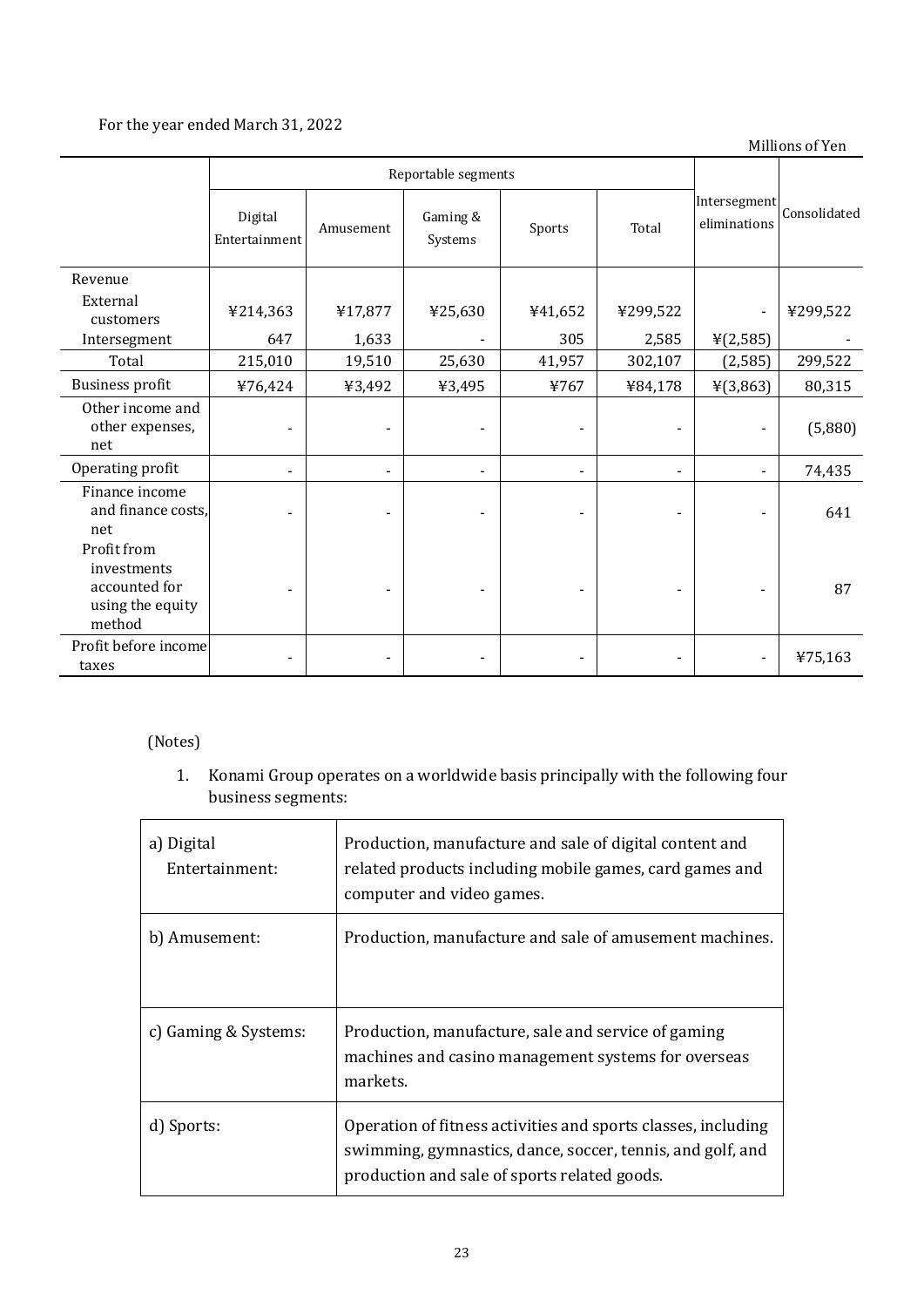- 2. Konami Group defines business profit associated with each segment as segment profit. Segment profit is determined by deducting "cost of revenue" and "selling, general and administrative expenses" from "revenue." This does not include corporate expenses, finance income and finance costs, and certain non-regular expenses associated with each segment such as impairment losses on property, plant and equipment, goodwill and intangible assets.
- 3. Intersegment eliminations primarily consist of administrative expenses not directly associated with specific segments and eliminations of intercompany sales.
- 4. Other income and other expenses, net include impairment losses on property, plant and equipment and goodwill and intangible assets and profit or loss of sales and disposal on property, plant and equipment.

### **(ii) Geographic Information**

Revenue from external customers

|                      |                | Millions of Yen |
|----------------------|----------------|-----------------|
|                      | Year ended     | Year ended      |
|                      | March 31, 2021 | March 31, 2022  |
| Revenue:             |                |                 |
| Japan                | ¥221,512       | ¥229,606        |
| <b>United States</b> | 28,551         | 44,195          |
| Europe               | 13,478         | 12,988          |
| Asia/Oceania         | 9,115          | 12,733          |
| Consolidated         | ¥272,656       | ¥299,522        |

(Note)

For the purpose of presenting operations in the geographic areas above, Konami Group attributes revenues from external customers to individual countries in each area based on where Konami Group sold products or rendered services.

# **(7) Note to consolidated statement of profit or loss**

For the fiscal year ended March 31, 2021, impairment loss of ¥18,717 million related to the Sports segment, COVID-19-related loss of ¥5,723 million and the deduction of the employment adjustment subsidies of ¥1,075 million from government in accordance with IAS 20 "Accounting for Government Grants and Disclosure of Government Assistance," which was a leave allowance related to COVID-19, were mainly recognized and included in the line item "other income and other expenses, net." These were mainly resulted from state-of-emergency declaration from government and business suspension request from local governments to avoid the spread of COVID-19.

For the fiscal year ended March 31, 2022, impairment loss for internally generated intangible assets of ¥5,094 million related to the Digital Entertainment segment and the Amusement segment were mainly recognized and included in the line item